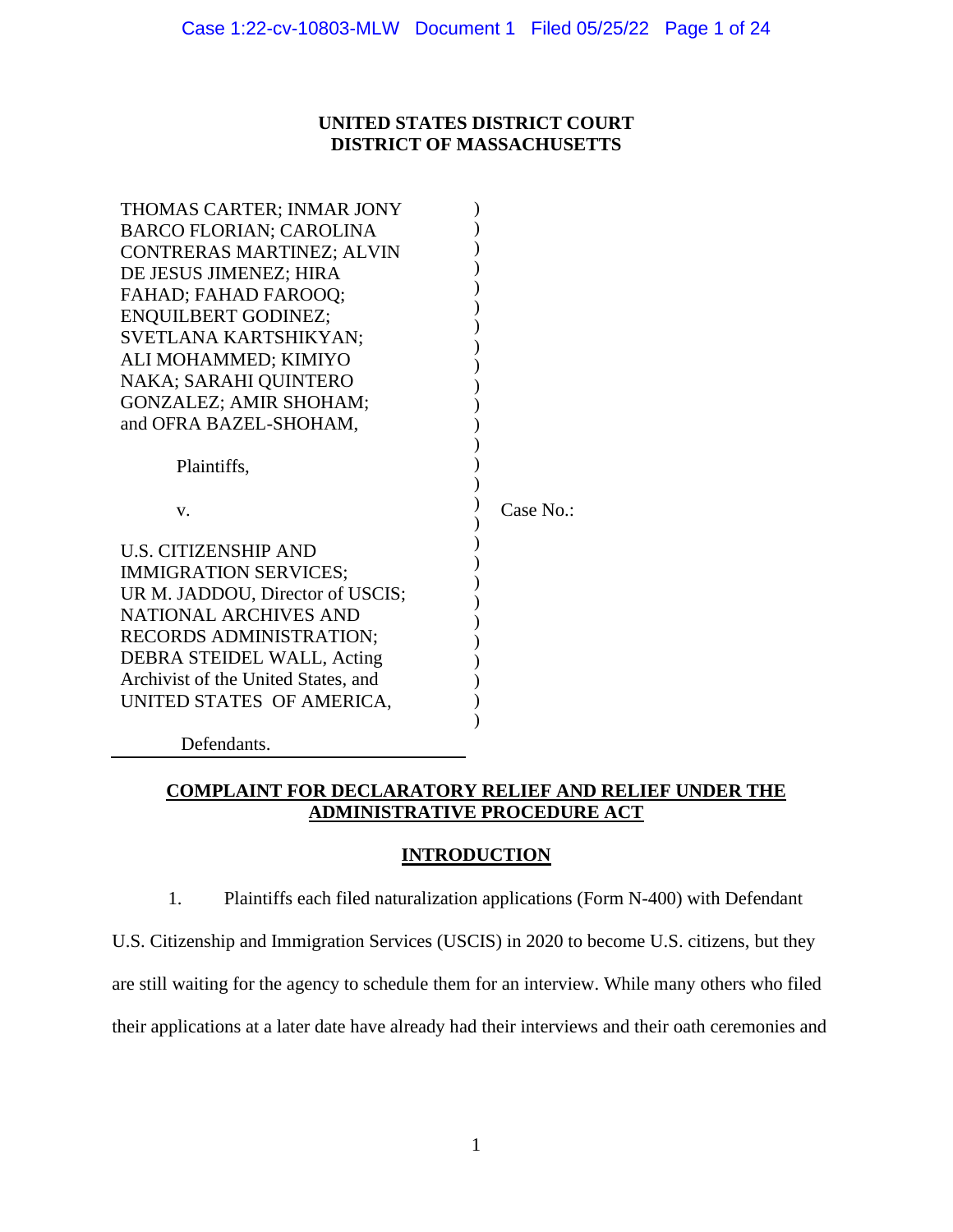### Case 1:22-cv-10803-MLW Document 1 Filed 05/25/22 Page 2 of 24

become U.S. citizens, the Plaintiffs wait. They wait because their immigration files remain in storage.

2. Upon information and belief, Plaintiffs' immigration files are at a Federal Records Center storage facility. Federal Records Center storage facilities are operated by Defendant National Archives and Records Administration (NARA). Defendant USCIS chose to place immigration files for which it is responsible at a Federal Records Center and then disclaimed responsibility when the COVID-19 pandemic restricted access to the Federal Records Centers.

3. Even after the Federal Records Centers returned to full capacity operations in March 2022, USCIS and NARA have not acted to prioritize the retrieval of immigration files and scheduling of interviews for people who have pending naturalization applications (i.e., for U.S. citizenship).

4. Instead of proactively targeting the immigration files of naturalization applicants for retrieval so that the agency can adjudicate their naturalization applications, as recently as May 2022, Defendant USCIS has responded to some Plaintiffs' inquiries with such statements as "USCIS anticipates a delay in completing this application"—when these applications were filed in 2020. USCIS says it cannot proceed without the immigration file but the agency will not estimate, or provide a timeline, as to when the agency will retrieve the file. USCIS acknowledges that the naturalization applicants have not caused the delay yet expects the applicants to simply continue to wait.

5. Plaintiffs and other naturalization applicants whose immigration files are stuck in a Federal Records Center are prejudiced by USCIS' delay in a manner unlike any other applicants for immigration benefits. U.S. mid-term elections are fast approaching. If Plaintiffs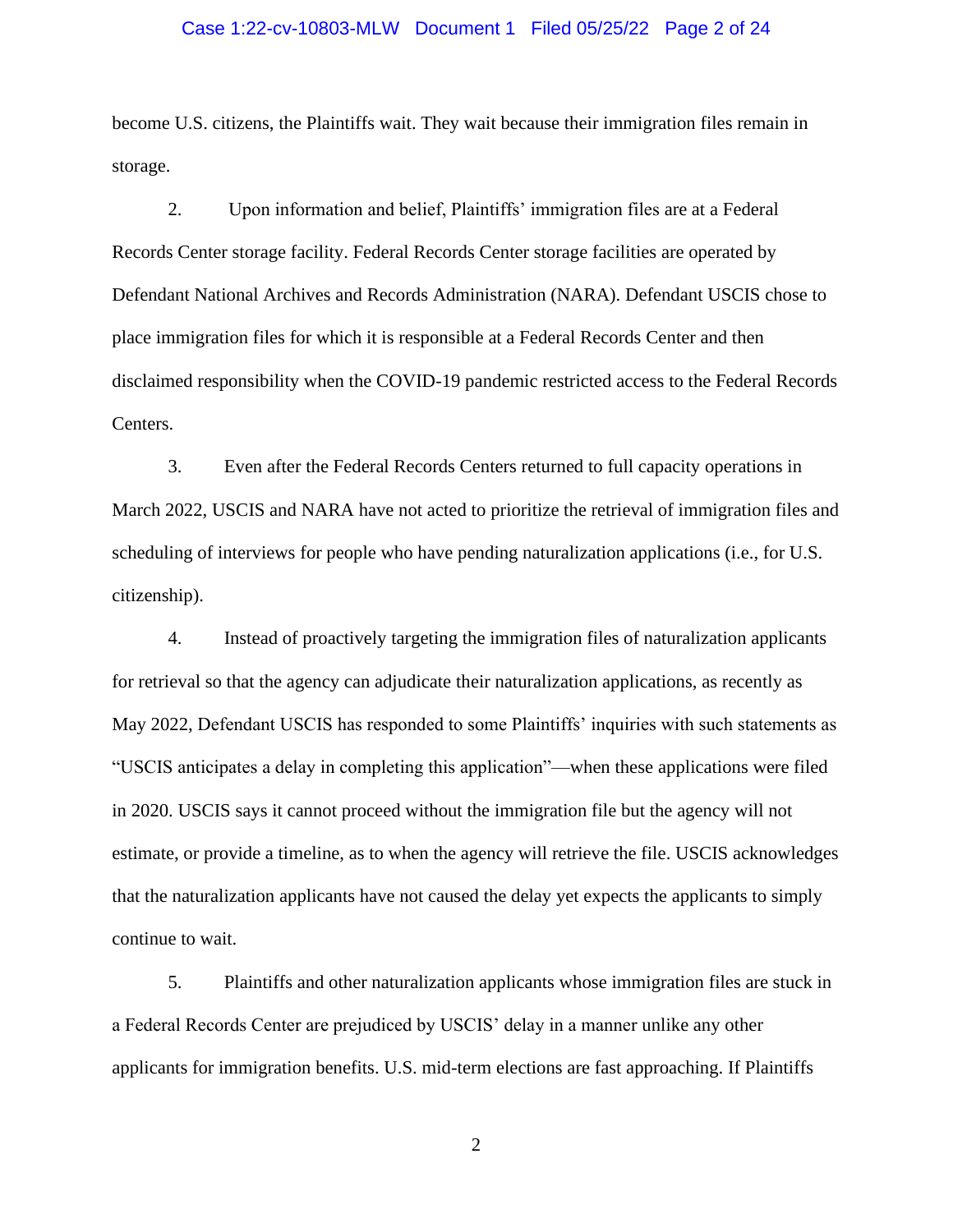### Case 1:22-cv-10803-MLW Document 1 Filed 05/25/22 Page 3 of 24

are not scheduled for interviews—because their immigration files remain inaccessible—they cannot have their applications adjudicated and, when approved, take the oath of citizenship in time to vote in November 2022.

#### **JURISDICTION**

6. This court has jurisdiction over the subject matter of this action pursuant to 28 U.S.C. § 1331 (federal question).

7. This Court has the authority to grant relief pursuant to the Administrative Procedure Act (APA), 5 U.S.C. § 701 *et seq*., and the Declaratory Judgment Act, 28 U.S.C. §§ 2201-02. The United States has waived sovereign immunity under 5 U.S.C. § 702.

8. Venue is proper in this district under 28 U.S.C. § 1391(e)(1)(C) because Plaintiffs Thomas Carter and Alvin De Jesus Jimenez reside in this district and no real property is at issue.

### **PARTIES**

9. Plaintiff Thomas Carter is a U.S. lawful permanent resident who resides in Framingham, Massachusetts. He filed his naturalization application (Form N-400) with USCIS on May 21, 2020, which is the "received date" listed on the USCIS receipt notice for his application. When Plaintiff Carter inquired as to the status of his naturalization application on November 19, 2021, the USCIS reply of December 6, 2021 said that his inquiry was being forwarded to the USCIS National Benefits Center for response—but he never received a response. A February 17, 2022 inquiry resulted in a March 10, 2022 reply that the processing of his naturalization application "is delayed pending receipt of your A-file." The reply referred to USCIS storing immigration files at Federal Records Centers operated by the National Archives and Records Administration. The reply gave no timeline or estimate as to when his A-file would be received.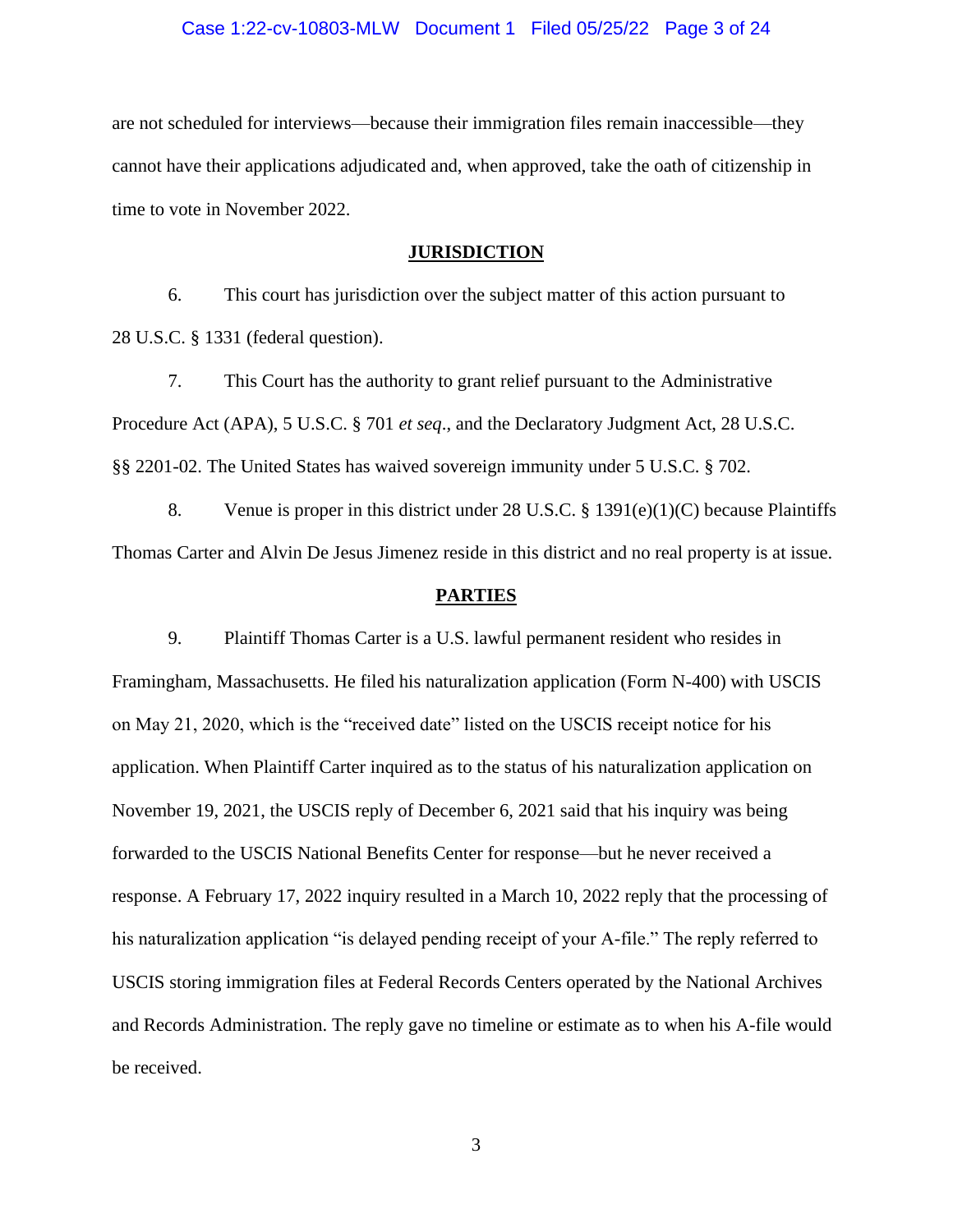### Case 1:22-cv-10803-MLW Document 1 Filed 05/25/22 Page 4 of 24

10. Plaintiff Inmar Jony Barco Florian is a U.S. lawful permanent resident who resides in Herndon, Virginia. He filed his naturalization application (Form N-400) with USCIS on April 24, 2020, which is the "received date" listed on the USCIS receipt notice for his application. His attorney submitted an inquiry on his behalf on October 8, 2021, and another on January 3, 2022. In both its October 22, 2021 and January 10, 2022 replies, USCIS stated that "your case is pending the transfer of your immigration file from one of our records facilities." The replies contained no timeline or estimate as to when the immigration file (A-file) would be transferred. Plaintiff Barco Florian inquired again on March 22, 2022. USCIS replied on April 14, 2022, that the processing of his naturalization application "is delayed pending receipt of your A-file." The reply referred to USCIS storing immigration files at Federal Records Centers operated by the National Archives and Records Administration. The reply gave no timeline or estimate as to when his A-file would be received. An inquiry submitted on his behalf on April 4, 2022, also received a reply dated April 14, 2022, that "his case is currently undergoing the required security checks." This reply never mentions that the A-file would be necessary to complete security checks and USCIS did not provide a timeline for completion.

11. Plaintiff Carolina Contreras Martinez is a U.S. lawful permanent resident who resides in Fair Oaks Ranch, Texas. She filed her naturalization application (Form N-400) with USCIS on April 14, 2020, which is the "received date" listed on the USCIS receipt notice for her application. When she inquired on October 7, 2021, about the status of her application, she received an October 19, 2021 reply that her inquiry was being forwarded to the USCIS National Benefits Center, to be "best addressed by the USCIS office processing your case." But the National Benefits Center did not reply. When she inquired again on February 8, 2022, USCIS replied on March 5, 2022 that the processing of her naturalization application "is delayed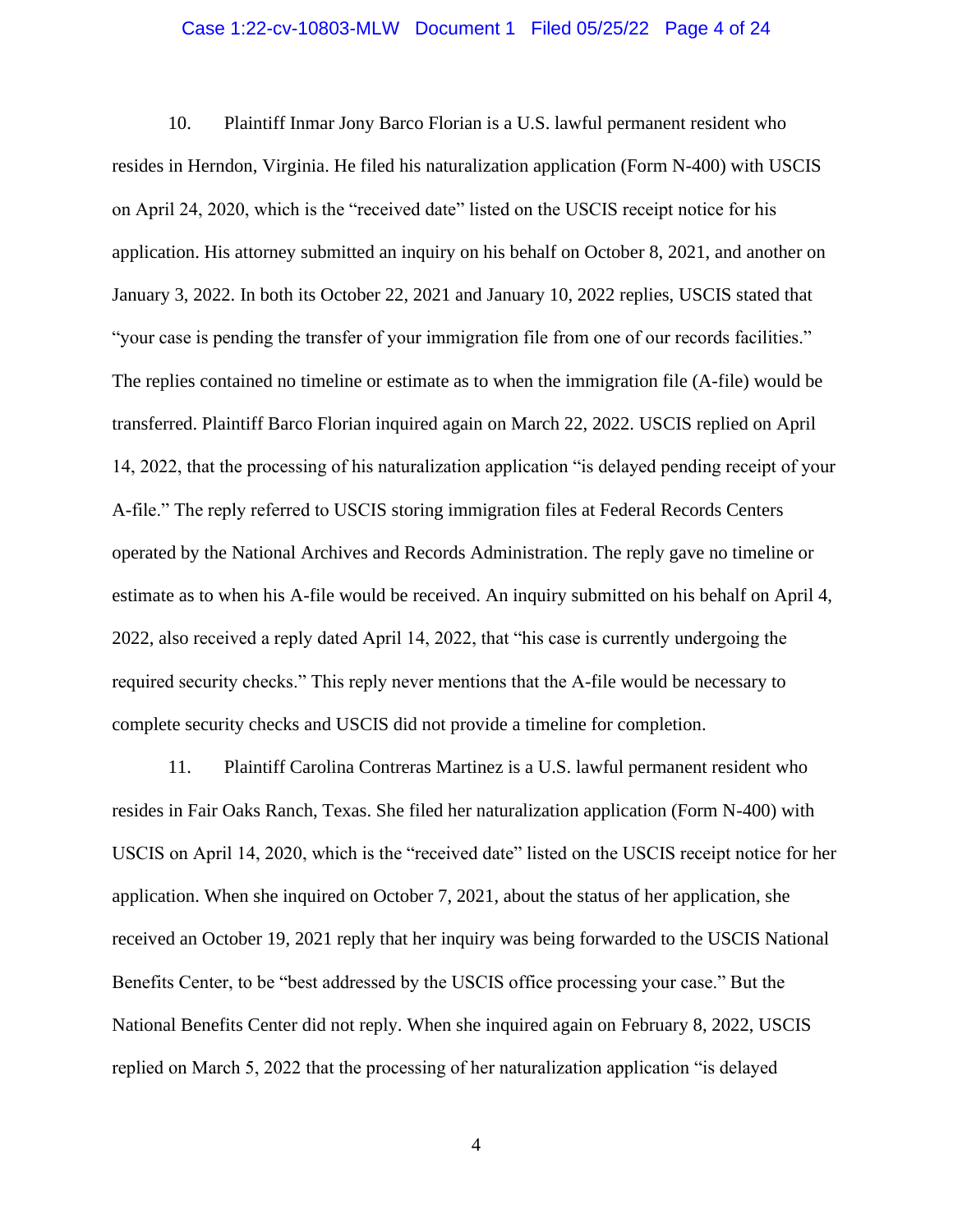### Case 1:22-cv-10803-MLW Document 1 Filed 05/25/22 Page 5 of 24

pending receipt of your A-file." The reply referred to USCIS storing immigration files at Federal Records Centers operated by the National Archives and Records Administration. The reply gave no timeline or estimate as to when her A-file would be received.

12. Plaintiff Alvin De Jesus Jimenez is a U.S. lawful permanent resident who resides in Lawrence, Massachusetts. He filed his naturalization application (Form N-400) with USCIS on April 6, 2020, which is the "received date" listed on the USCIS receipt notice for his application. On September 15, 2021, his attorney submitted an inquiry to USCIS about the status of his long-pending naturalization application. On September 22, 2021, a USCIS Community Relations Officer in Boston, Massachusetts, responded that his file was stored at a Federal Records Center operated by NARA, and that USCIS could not move forward until the file was received. The attorney submitted another status request as to Plaintiff De Jesus Jimenez's application on February 16, 2022, to which USCIS did not respond until May 16, 2022. USCIS replied that it "anticipates a delay in completing your case." USCIS added only that his "case is proceeding correctly and will be scheduled for interview as soon as possible"—with no estimate or timeline.

13. Plaintiff Hira Fahad is a U.S. lawful permanent resident who resides in Niskayuna, New York. She filed her naturalization application (Form N-400) with USCIS on March 29, 2020, which is the "received date" listed on the USCIS receipt notice for her application. Plaintiff Fahad requested assistance from the office of Senator Kirsten Gillibrand (D.-NY). The Senator's office responded on January 28, 2022, by transmitting a reply that their office received from USCIS. In USCIS' response, the agency said Plaintiff Fahad's "N-400 is still currently at the USCIS National Records Center (NRC)"—although a naturalization application ordinarily would not be in storage (as contrasted with the applicant's A-file). USCIS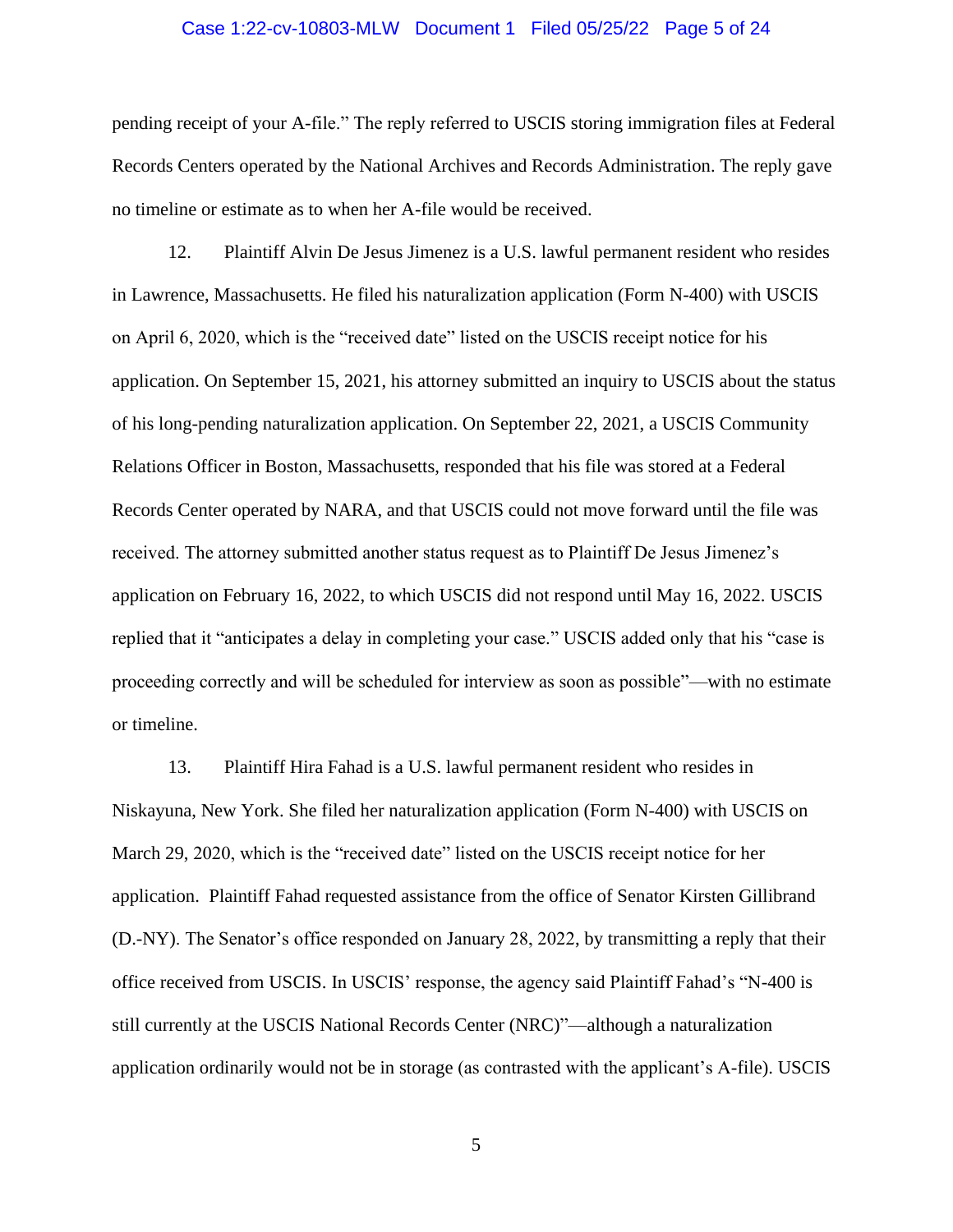### Case 1:22-cv-10803-MLW Document 1 Filed 05/25/22 Page 6 of 24

then stated: "Typically, archived files which are not in the custody of the NRC must be requested through NARA." USCIS said that due to COVID-19, "NARA has suspended or closed its storage facilities." USCIS also acknowledged that it was "unable to render a decision" on Plaintiff Fahad's application until the agency could access and review the stored information. USCIS provided no timeline or estimate as to when the information would be retrieved.

14. Plaintiff Fahad Farooq is a U.S. lawful permanent resident who resides in Niskayuna, New York, and is the spouse of Hira Fahad. He filed his naturalization application (Form N-400) with USCIS on March 22, 2020, which is the "received date" listed on the USCIS receipt notice for his application. Plaintiff Farooq requested assistance from the office of Senator Kirsten Gillibrand (D.-NY). The Senator's office responded on February 14, 2022, by transmitting a reply from USCIS that resembled the agency's reply when the Senator's office inquired for Plaintiff Fahad. In USCIS' response, the agency said Plaintiff Farooq's "N-400 is currently at the USCIS National Records Center (NRC)." USCIS then stated: "Typically, archived files which are not in the custody of the NRC must be requested through NARA." USCIS said that due to COVID-19, "NARA has suspended or closed its storage facilities." USCIS also acknowledged that it was "unable to render a decision" on Plaintiff Farooq's application until the agency could access and review the stored information. USCIS provided no timeline or estimate as to when the information would be retrieved.

15. Plaintiff Enquilbert Godinez is a U.S. lawful permanent resident who resides in Clearwater, Florida. He filed his naturalization application (Form N-400) with USCIS on May 7, 2020, which is the "received date" listed on the USCIS receipt notice for his application. On January 3, 2022, Plaintiff Godinez received a response from USCIS that the office of Representative Charlie Crist (D.-Fl.) had obtained for, and forwarded to him, as to the status of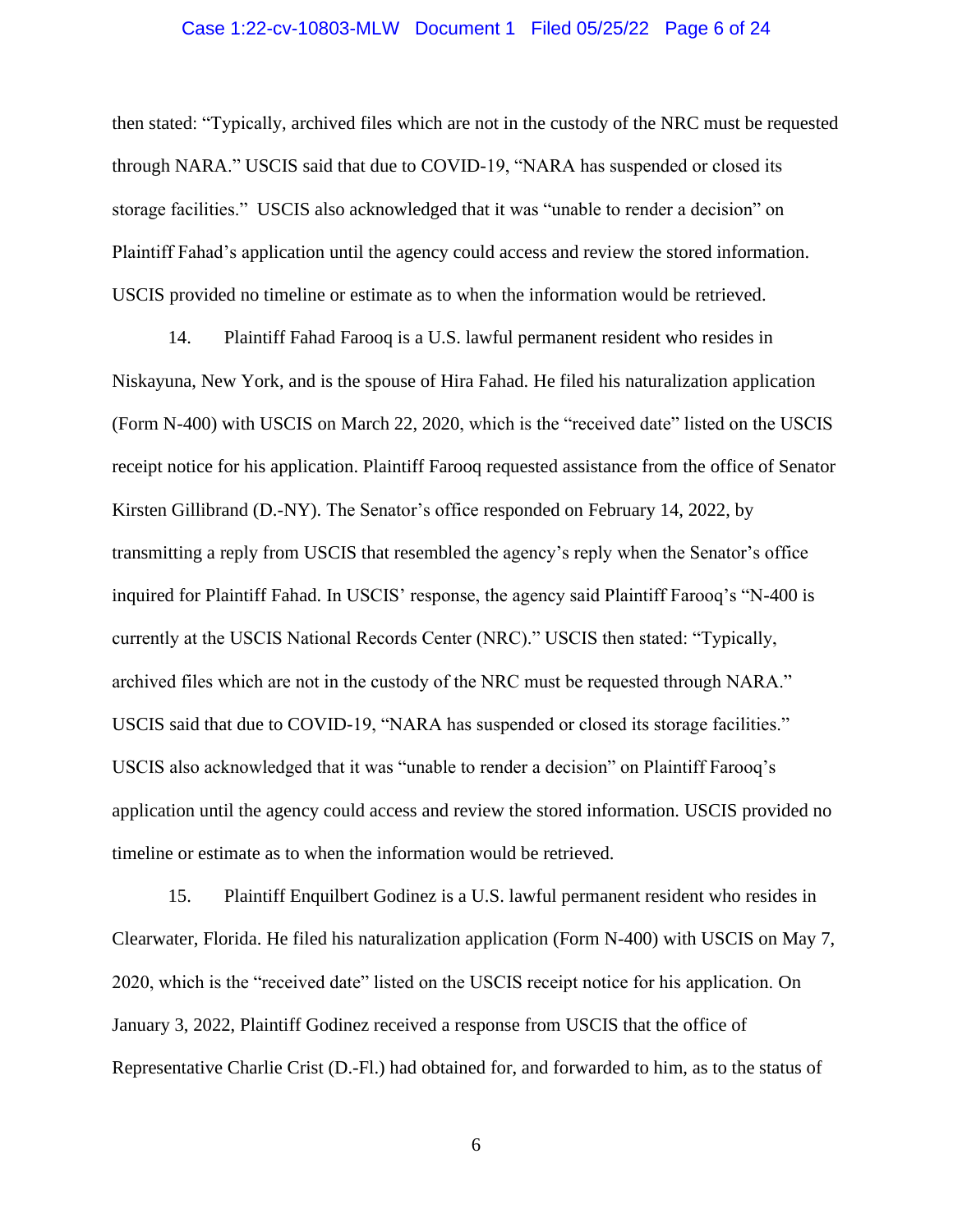## Case 1:22-cv-10803-MLW Document 1 Filed 05/25/22 Page 7 of 24

his application. USCIS stated: "Due to workload factors not related to the applicant's case, USCIS anticipates a delay in completing this application. We are currently awaiting the applicant's physical immigration file in order to complete the pre-processing of this case." USCIS said that once it received the file, Plaintiff Godinez's application would be placed "in the interview queue for the Tampa Field Office" and when scheduled, the USCIS National Benefits Center would send an interview notice and forward the file to the field office. USCIS did not provide an estimate or timeline as to when the file would be received.

16. Plaintiff Svetlana Kartshikyan is a U.S. lawful permanent resident who resides in Burbank, California. She filed her naturalization application (Form N-400) with USCIS on April 29, 2020, which is the "received date" listed on the USCIS receipt notice for her application. In December 2021, she contacted the office of Representative Adam Schiff (D.-Cal.) for assistance. By letter dated January 31, 2022, the Congressman's office forwarded a response from USCIS that the agency could not make a decision on Plaintiff Kartshikyan's application until it is "able to access and review information currently unavailable to us due to its storage at the NARA." USCIS did not provide an estimate or timeline as to when the information would be retrieved. On April 27, 2022, the office of the Citizenship and Immigration Service Ombudsman (which is not part of USCIS) responded to a February 2022 inquiry about USCIS' delay in processing Plaintiff Kartshikyan's application. The Ombudsman's office replied that its "review indicates that [USCIS] must receive a related file in order to resume processing" her application. The Ombudsman's office said USCIS was "experiencing serious delays in file transfers due in part to measures taken to ensure employee safety during the COVID-19 pandemic." Yet this was after the Federal Records Centers, where the A-files of naturalization applicants were stored, had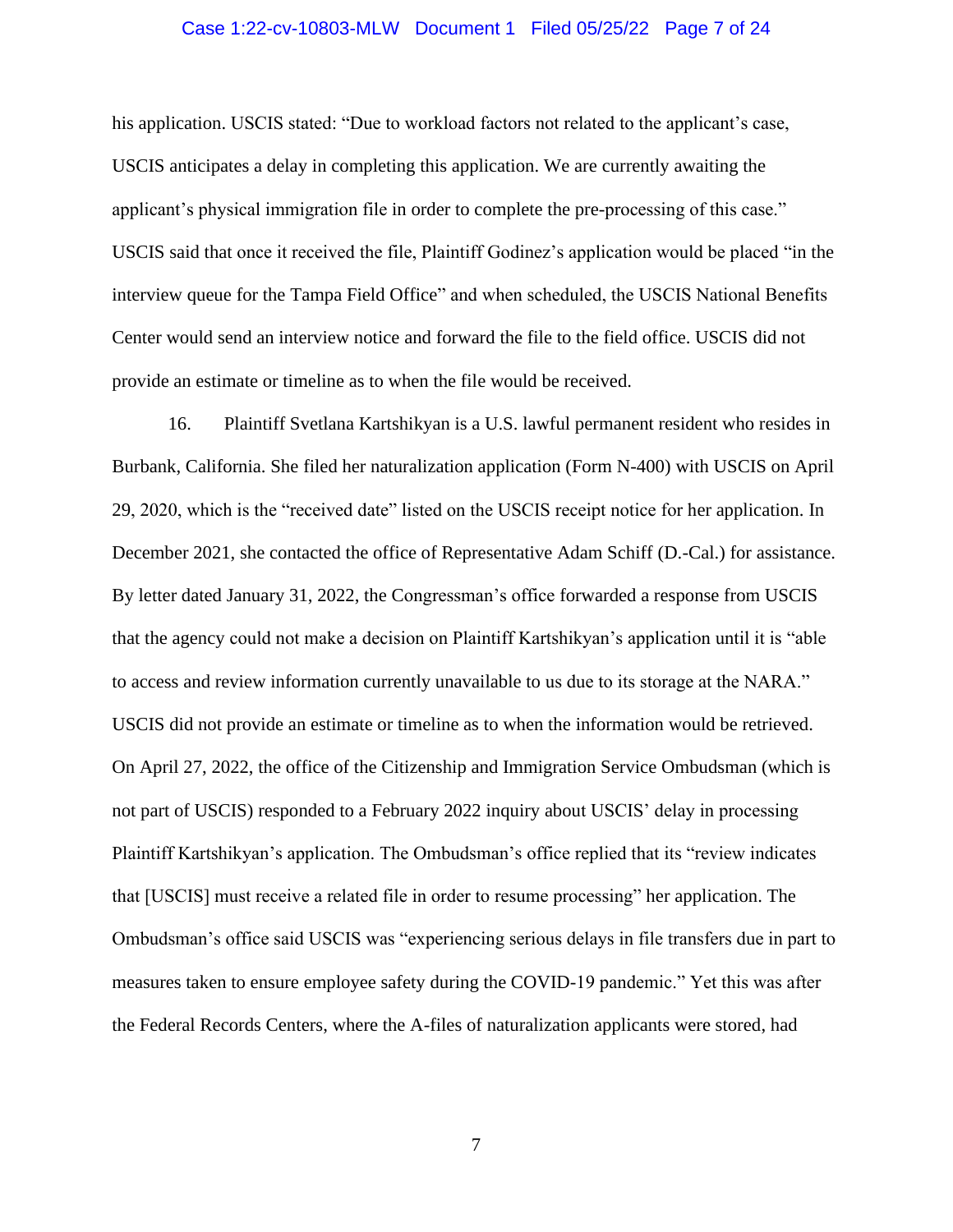### Case 1:22-cv-10803-MLW Document 1 Filed 05/25/22 Page 8 of 24

reopened. The Ombudsman's office said "there is currently no estimated time frame" for USCIS to receive Plaintiff Kartshikyan's file.

17. Plaintiff Ali Mohammed is a U.S. lawful permanent resident who resides in Miami Beach, Florida. He filed his naturalization application (Form N-400) with USCIS on April 8, 2020, which is the "received date" listed on the USCIS receipt notice for his application. He requested assistance from the office of Representative Gerald Connolly (D-Va.). On January 6, 2022, the Congressman's office forwarded to him a USCIS response to the office's December 5, 2021 inquiry. USCICS stated that the case was under "extended review" and USCIS could not decide "until certain issues are resolved." Yet, when Plaintiff Mohammed inquired directly to USCIS on February 28, 2022, USCIS replied on March 17, 2022 that the processing of his naturalization application "is delayed pending receipt of your A-file." The reply referred to USCIS storing immigration files at Federal Records Centers operated by the National Archives and Records Administration. The reply gave no timeline or estimate as to when his A-file would be received.

18. Plaintiff Kimiyo Naka is a U.S. lawful permanent resident who resides in Chicago, Illinois. She filed her naturalization application (Form N-400) with USCIS on April 13, 2020, which is the "received date" listed on the USCIS receipt notice for her application. She requested assistance from the office of Senator Richard Durbin (D.-Ill.). On February 14, 2022, the Senator's office forwarded to her a February 11 reply received from the USCIS National Benefits Center: "Due to workload factors not related to the applicant's case, USCIS anticipates a delay in completing this application. A review of our systems shows we are currently awaiting the applicant's physical file in order to complete the pre-processing of this case." The reply continued that once the USCIS National Benefits Center received the file, Plaintiff Naka's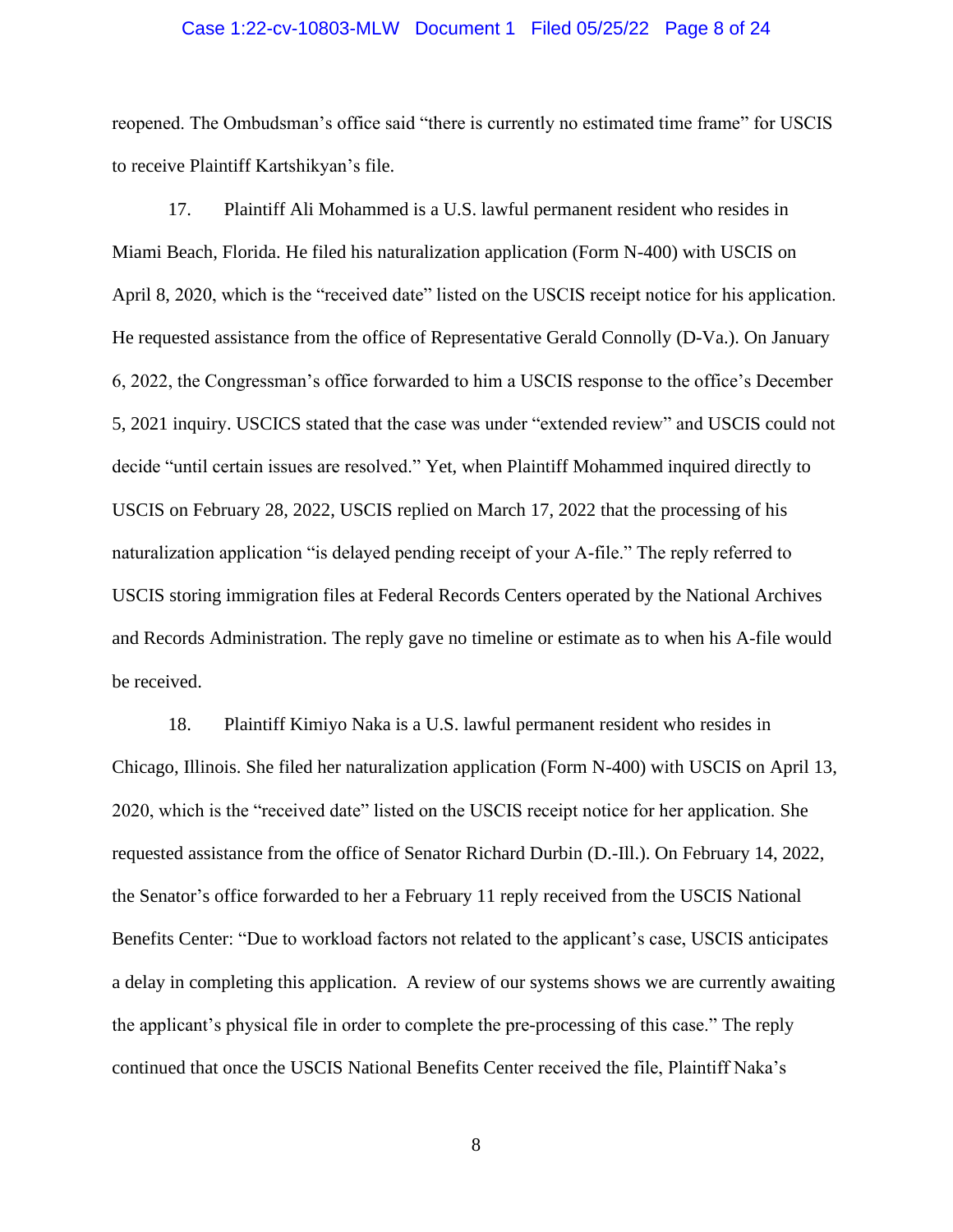## Case 1:22-cv-10803-MLW Document 1 Filed 05/25/22 Page 9 of 24

application would be placed "in the interview queue" for an unnamed field office and when scheduled, the NBC would send an interview notice and forward the file to the field office. USCIS did not provide an estimate or timeline as to when the file would be received. On March 7, 2022, USCIS replied to an October 7, 2021 inquiry submitted on Plaintiff Naka's behalf. USCIS repeated that it "anticipates a delay in completing your case." USCIS added only that her "case is proceeding correctly and will be scheduled for interview as soon as possible"—with no estimate or timeline.

19. Plaintiff Sarahi Quintero Gonzalez is a U.S. lawful permanent resident who resides in Columbia Heights, Minnesota. She filed her naturalization application (Form N-400) with USCIS on April 20, 2020, which is the "received date" listed on the USCIS receipt notice for her application. On February 14, 2022, USCIS replied to an inquiry her attorney submitted that day on Plaintiff Quintero Gonzalez's behalf. USCIS said the agency's records "indicate your immigration (A-file) is located within the [NARA] federal records centers" and that until staffing levels increase at the federal records centers, USCIS could not provide a timeline for file receipt. On March 21, 2022, the office of the Citizenship and Immigration Service Ombudsman responded to a December 2021 inquiry on Plaintiff Quintero Gonzalez's behalf. The Ombudsman's office replied that its "review indicates that [USCIS] must receive a related file in order to resume processing" Plaintiff Quintero Gonzalez's application. The Ombudsman's office said USCIS was "experiencing serious delays in file transfers due in part to measures taken to ensure employee safety during the COVID-19 pandemic." Yet this was after the Federal Records Centers had reopened. The Ombudsman's office said "there is currently no estimated time frame" for USCIS to receive Plaintiff Quintero Gonzalez's file.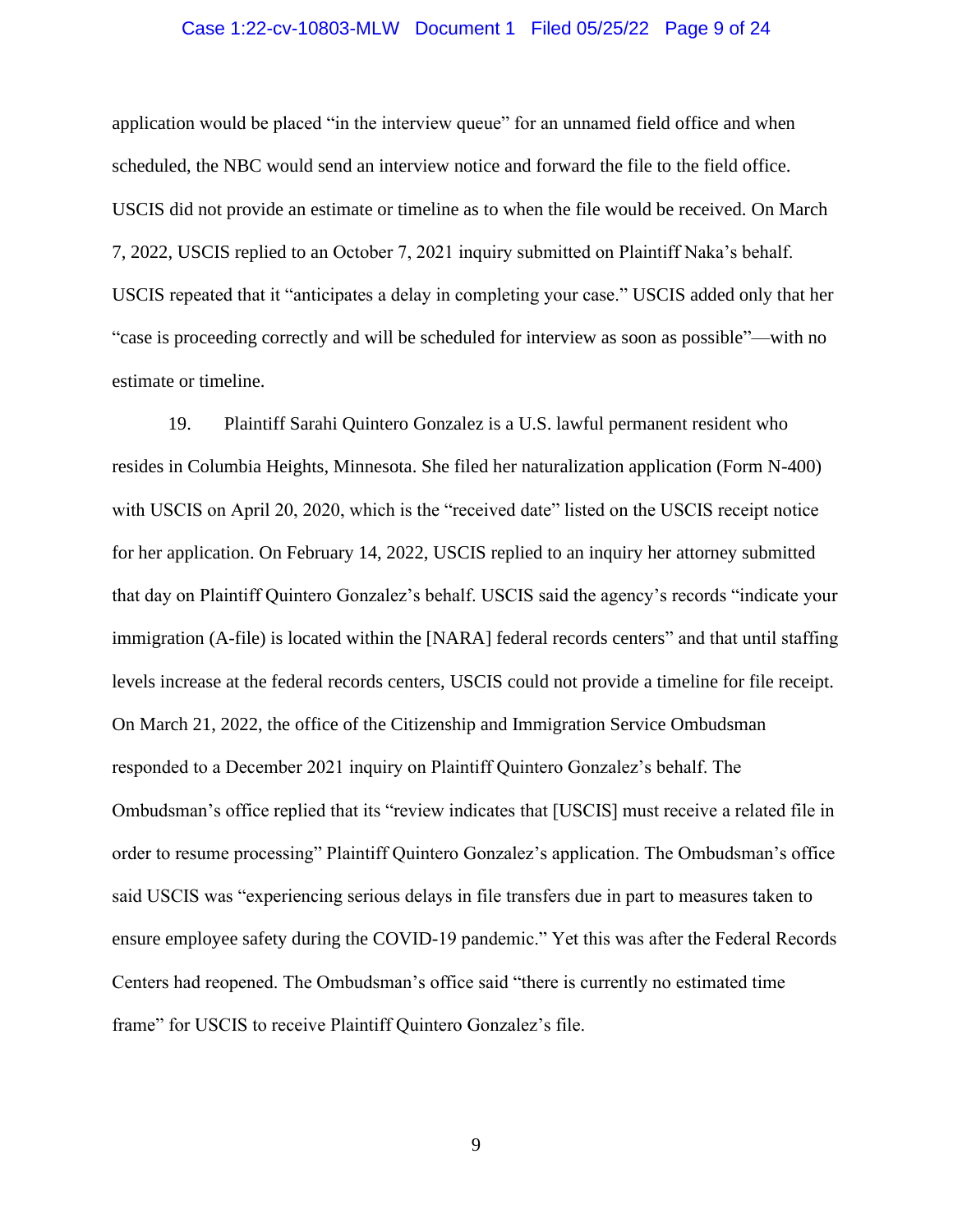## Case 1:22-cv-10803-MLW Document 1 Filed 05/25/22 Page 10 of 24

20. Plaintiff Amir Shoham is a U.S. lawful permanent resident who resides in Jenkintown, Pennsylvania. He filed his naturalization application (Form N-400) with USCIS on May 11, 2020, which is the "received date" listed on the USCIS receipt notice for his application. Assistance was requested on Plaintiff Shoham's behalf from the office of Senator Pat Toomey (R-Pa.). On December 16, 2021, and on March 10, 2022, Senator Toomey's office forwarded the same response from USCIS. The response stated that the agency was "awaiting the primary A-file[]" from the federal records center and was "unable to move forward" with interview scheduling "without the primary A-file."

21. Plaintiff Ofra Bazel-Shoham is a U.S. lawful permanent resident, and the wife of Plaintiff Amir Shoham, who resides in Jenkintown, Pennsylvania. She filed her naturalization application (Form N-400) with USCIS on May 11, 2020, which is the "received date" listed on the USCIS receipt notice for her application. Assistance was requested on Plaintiff Bazel-Shoham's behalf from the office of Senator Pat Toomey (R-Pa.). On December 16, 2021, and on March 10, 2022, Senator Toomey's office forwarded the same response from USCIS. The agency was "awaiting the primary A-file[]" from the Federal Records Center and was "unable to move forward" with interview scheduling "without the primary A-file."

22. Defendant USCIS is a component of the U.S. Department of Homeland Security, 6 U.S.C. § 271, and an agency within the meaning of the APA, 5 U.S.C. § 551(1). USCIS is responsible for adjudicating immigration benefits, including applications for naturalization.

23. Defendant Ur M. Jaddou is the Director of USCIS. As Director, she is responsible for overseeing, and has ultimate responsibility for, the timely adjudication of immigration benefits and establishing and implementing governing policies. She is sued in her official capacity.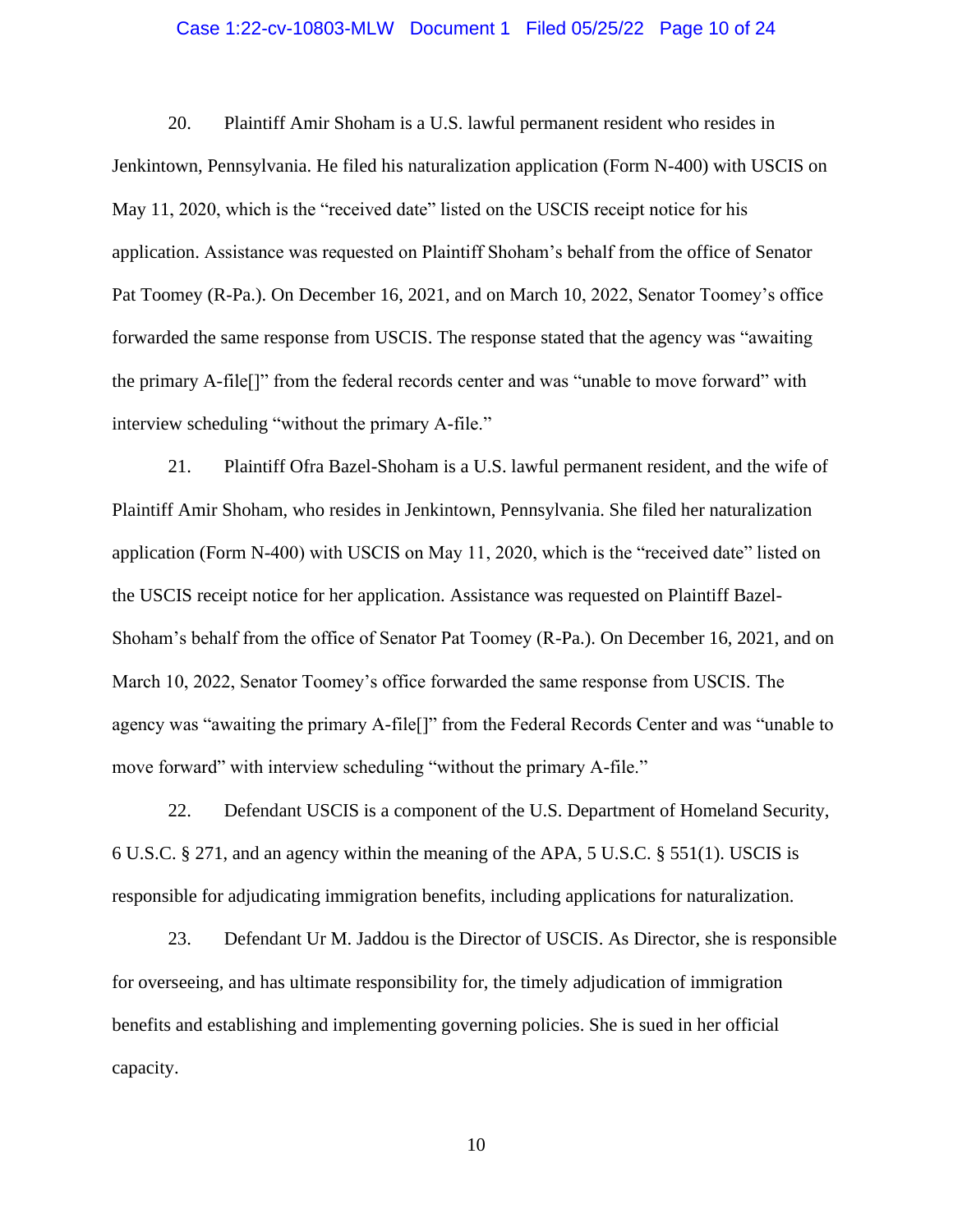## Case 1:22-cv-10803-MLW Document 1 Filed 05/25/22 Page 11 of 24

24. Defendant NARA is an agency within the meaning of the APA, 5 U.S.C.

§ 551(1). NARA preserves and maintains the federal government's document collection. NARA operates the Federal Records Centers, which provide records storage for other federal agencies, described as "federal agency customers."

25. Defendant Debra Steidel Wall is the Acting Archivist of the United States. The Archivist of the United States is the head of NARA. NARA preserves and maintains the federal government's document collection. NARA operates the Federal Records Centers, which provide records storage for other federal agencies, described as "federal agency customers." As the official acting for the Archivist, Defendant Wall is responsible for overseeing, and has ultimate responsibility for, establishing and implementing policies and procedures for records storage and retrieval. She is sued in her official capacity.

26. Defendant United States of America is responsible for the issuance of naturalization, and exercises authority to adjudicate and approve applications for naturalization, including the applications filed by Plaintiffs. Defendant United States of America is sued pursuant to 5 U.S.C. §703.

### **JOINDER OF PARTIES**

27. The parties are properly joined under Federal Rule of Civil Procedure  $20(a)(1)(B)$ . They share common questions of fact: each applicant filed their naturalization application more than two years ago, and USCIS has delayed adjudication because their file has been in a storage facility and could not be accessed. The parties also share a common question of law: whether such delays are unreasonable under the Administrative Procedure Act, 5 U.S.C. § 706(1).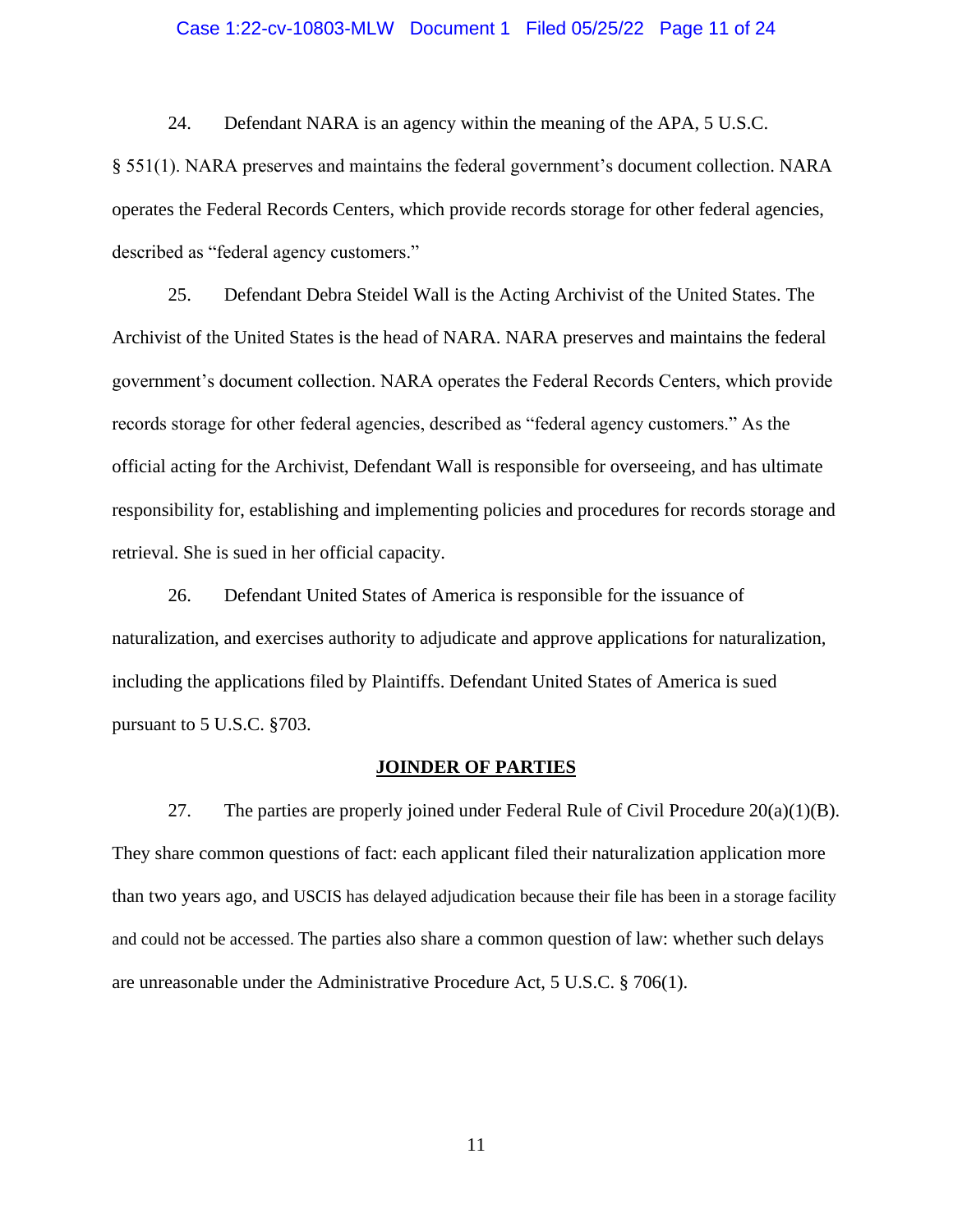#### **FACTUAL AND LEGAL BACKGROUND**

28. With some exceptions, a lawful permanent resident who is at least 18 years old becomes eligible to apply for U.S. citizenship in the following timeframes. One timeframe is continuous residence in the United States for at least five years since becoming a lawful permanent resident and physical presence for at least half of the five years immediately prior to filing a naturalization application, 8 U.S.C.  $\S 1427(a)(1)$ . The other timeframe is, if based on marriage to a U.S. citizen, continuous residence in the United States for at least three years since becoming a lawful permanent resident and physical presence for at least half of the three years immediately prior to filing a naturalization application. 8 U.S.C. § 1430(a).

29. After noncitizens become lawful permanent residents, USCIS usually will not have an immediate need for their individual immigration files, because most lawful permanent residents will have to wait at least three years before becoming eligible to apply for U.S. citizenship.

30. An individual immigration file (also known as an "Alien file" or "A-file") includes that person's immigration history, such as applications and petitions for immigration benefits, investigative reports, correspondence, and memoranda.

31. Defendant USCIS has its own records storage center, the National Records Center. USCIS contracted with Defendant NARA to store A-files, including the A-files of lawful permanent residents which USCIS did not have an immediate need to retrieve, at Federal Records Centers.

32. Congress authorized Defendant NARA to establish, maintain, and operate records centers for federal agencies. 44 U.S.C. § 2907.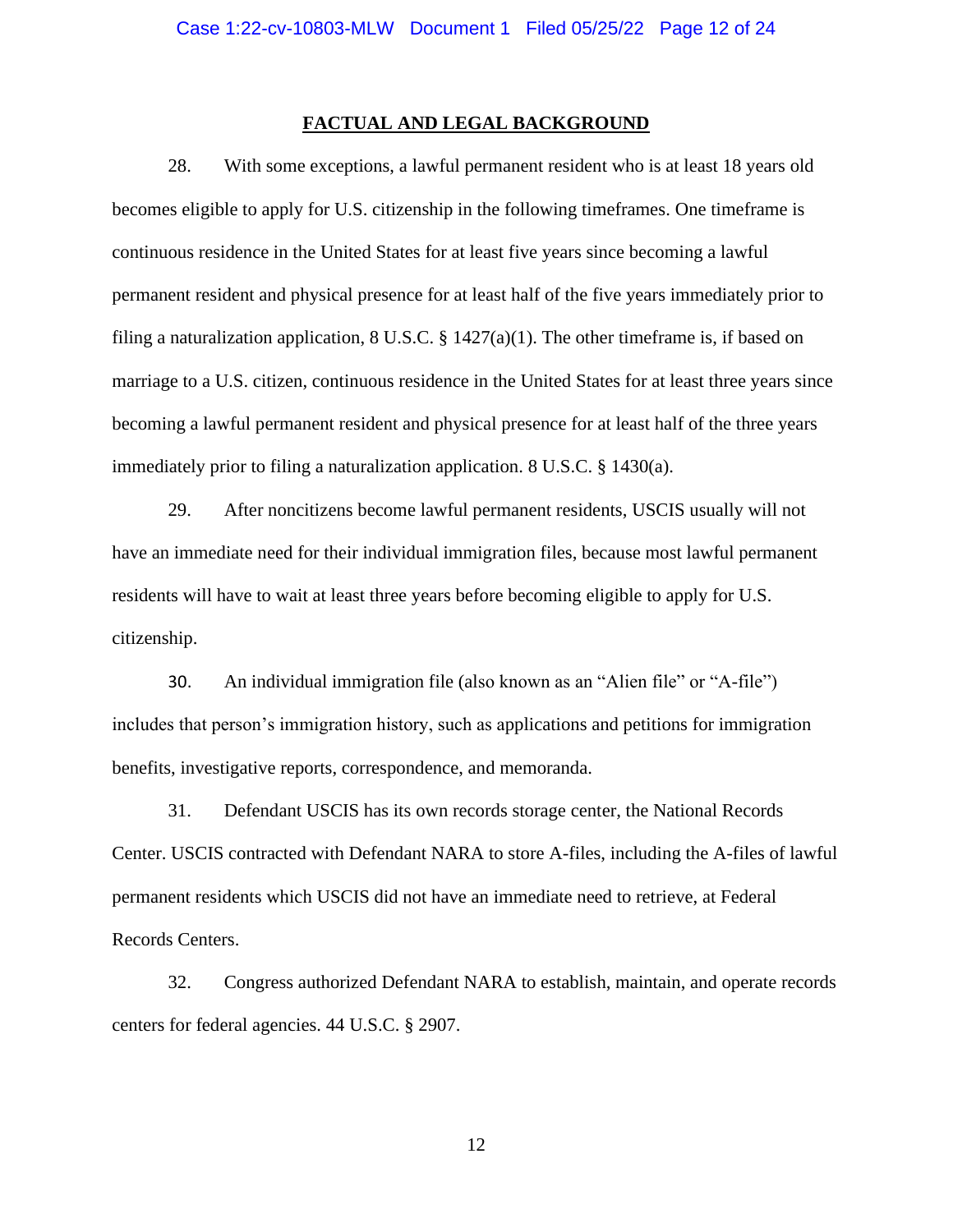### Case 1:22-cv-10803-MLW Document 1 Filed 05/25/22 Page 13 of 24

33. Plaintiffs' naturalization applications are processed at the USCIS National Benefits Center before transfer to USCIS Field Offices. Defendant USCIS interviews naturalization applicants and adjudicates their applications at the USCIS Field Office that has jurisdiction over their residence address. Occasionally, USCIS may temporarily assign another USCIS Field Office to conduct interviews because of workload considerations.

34. After the National Benefits Center determines that a naturalization application is ready for interview, it places the application in a queue for the USCIS Field Office that is designated to conduct the interview. When a USCIS Field Office has appointments available for naturalization applicants, the Field Office notifies the National Benefits Center. The National Benefits Center selects from the queue of interview-ready naturalization applications to fill the appointments identified by the Field Office and sends the interview notices for the Field Office to the naturalization applicants in the interview queue for that Field Office.

35. As part of its processing, the National Benefits Center must receive a naturalization applicant's A-file. The National Benefits Center does not place a naturalization application into a Field Office interview queue until the A-file is available. A USCIS adjudicator must review a naturalization applicant's A-file before deciding whether to approve the naturalization application and schedule the applicant for an oath ceremony. *See* 8 C.F.R. § 335.1.

36. In March 2020, the Federal Records Centers, where USCIS had stored A-files, closed due to the COVID-19 pandemic. By February 2022, these Federal Records Centers had resumed operations at partial capacity. As of March 15, 2022, these Federal Records Centers had removed their capacity limits. As of the date of filing of this complaint, these Federal Records Centers have completed the recall of their staff and there are no longer capacity limits. *FRC*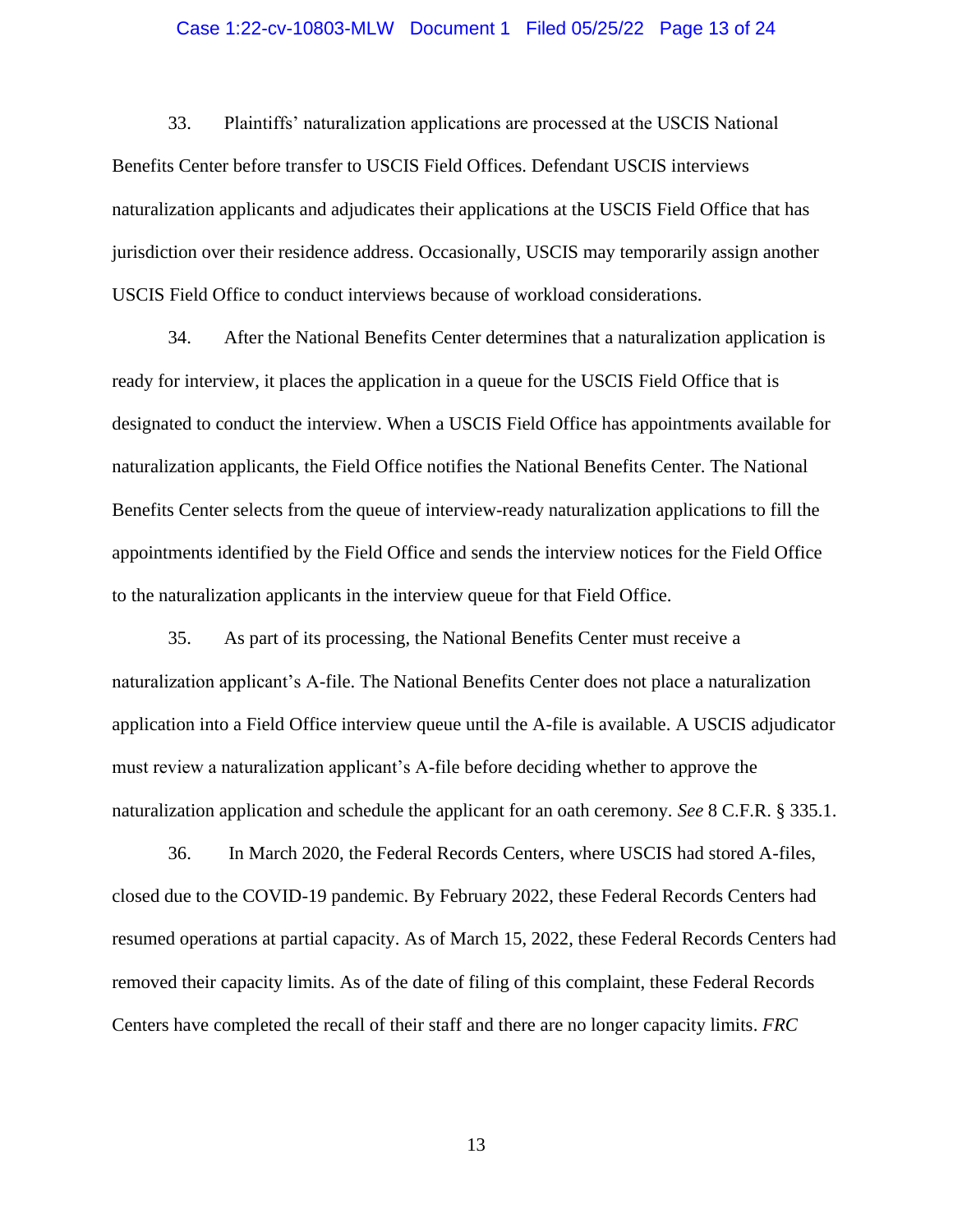### Case 1:22-cv-10803-MLW Document 1 Filed 05/25/22 Page 14 of 24

*Operating Status*, National Archives, https://www.archives.gov/frc/operating-status (last modified on May 3, 2022).

37. Since the Federal Records Centers returned to full capacity operations, NARA has been retrieving A-files, and USCIS has provided personnel to assist with the retrieval. However, to Plaintiffs' knowledge, NARA and USCIS do not have a plan to prioritize the retrieval from the Federal Records Centers, and transfer to the USCIS National Benefits Center, the A-files of naturalization applicants. USCIS also does not have a plan to prioritize the scheduling of interviews for naturalization applicants whose A-files are retrieved from the Federal Records Centers.

38. Defendants had roughly two years to develop and implement a plan to identify the A-files of naturalization applications for priority for retrieval when the Federal Records Centers reopened and deliver the A-files promptly from the Federal Records Centers to the National Benefits Center. Defendant Jaddou and her predecessors had roughly two years to develop and implement a plan to prioritize the completion of National Benefits Center processing and the National Benefits Center's placement into the interview queue of the naturalization applications the National Benefits Center did not process because their A-files are in the Federal Records Centers.

39. Rather than making a plan to remove the processing delays, as recently as May 2022, Defendant USCIS has responded to Plaintiffs' inquiries that the agency "anticipates a delay in completing" their naturalization applications. USCIS provides no timeline for when their A-files will be retrieved from storage and their interviews scheduled.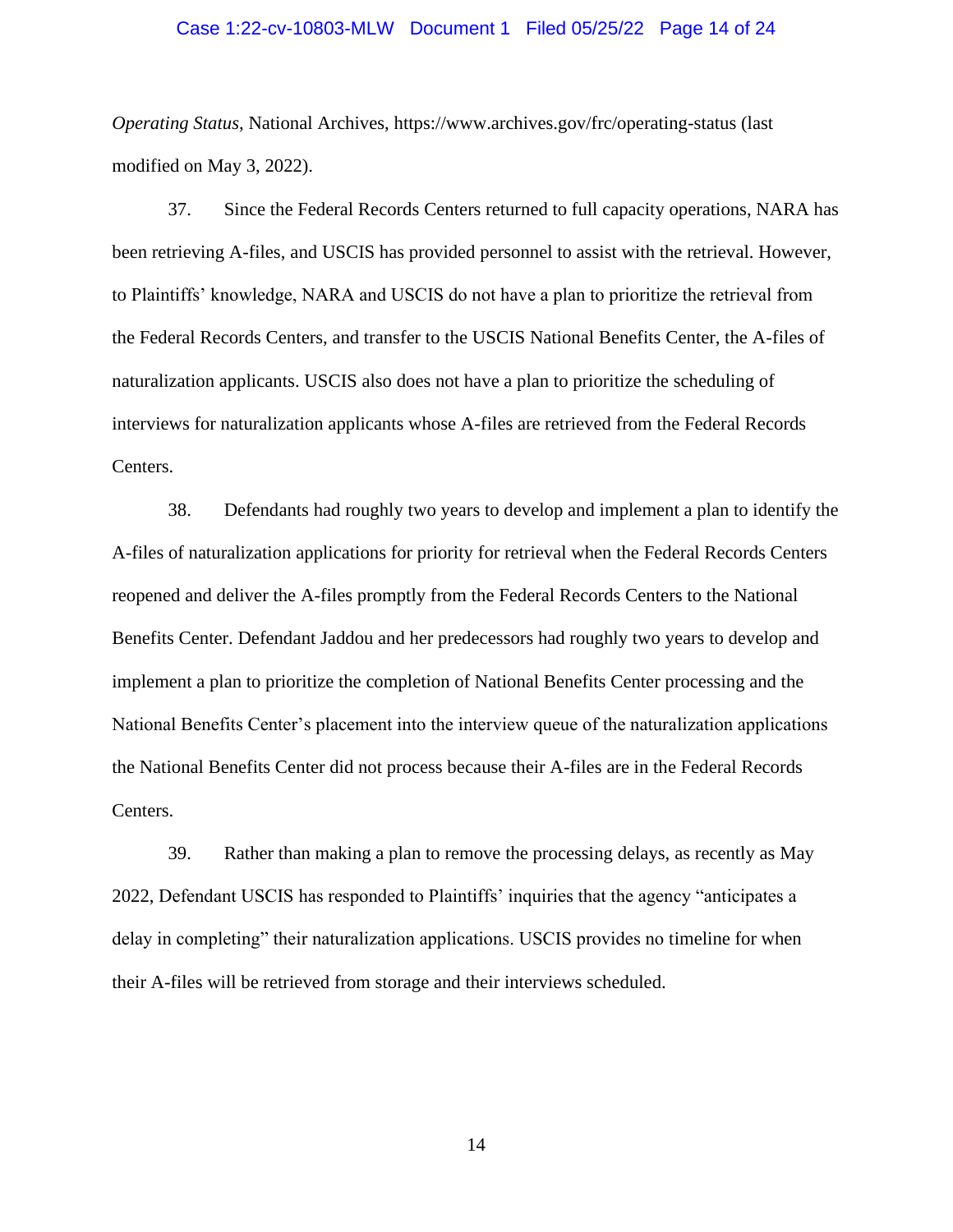# Case 1:22-cv-10803-MLW Document 1 Filed 05/25/22 Page 15 of 24

40. Plaintiffs are facing a loss from the continued delay in retrieving their A-files that other applicants for immigration benefits will not—the right to vote in the upcoming November 2022 elections.

41. Defendant USCIS has a duty to conduct an interview of a naturalization applicant. "The [Secretary of the Department of Homeland Security] shall designate employees of [USCIS] to conduct examinations upon naturalization applications." 8 U.S.C. § 1446(b). "The employee designated to conduct any such examination shall make a determination as to whether an application shall be granted or denied." 8 U.S.C. § 1446(d).

# **TRAC FACTORS AND UNREASONABLE DELAY**

42. Courts often evaluate whether an agency's delay is unreasonable by applying the

six factors identified by the D.C. Circuit in *Telecomms. Rsch. & Action Ctr. v. FCC* ("TRAC"):

(1) the time agencies take to make decisions must be governed by a 'rule of reason'; (2) where Congress has provided a timetable or other indication of the speed with which it expects the agency to proceed in the enabling statute, that statutory scheme may supply content for this rule of reason; (3) delays that might be reasonable in the sphere of economic regulation are less tolerable when human health and welfare are at stake; (4) the court should consider the effect of expediting delayed action on agency activities of a higher or competing priority; (5) the court should also take into account the nature and extent of the interests prejudiced by delay; and (6) the court need not 'find any impropriety lurking behind agency lassitude in order to hold that agency action is unreasonably delayed.'

*Telecomms. Rsch. & Action Ctr. v. FCC*, 750 F.2d 70, 80 (D.C. Cir. 1984) (citations omitted). *See* 

*Towns of Wellesley, Concord & Norwood, Mass. v. Fed. Energy Regul. Comm'n*, 829 F.2d 275,

277 (1st Cir. 1987) (per curiam) (citing *TRAC* guidelines as relevant to determining whether agency delay is unreasonable).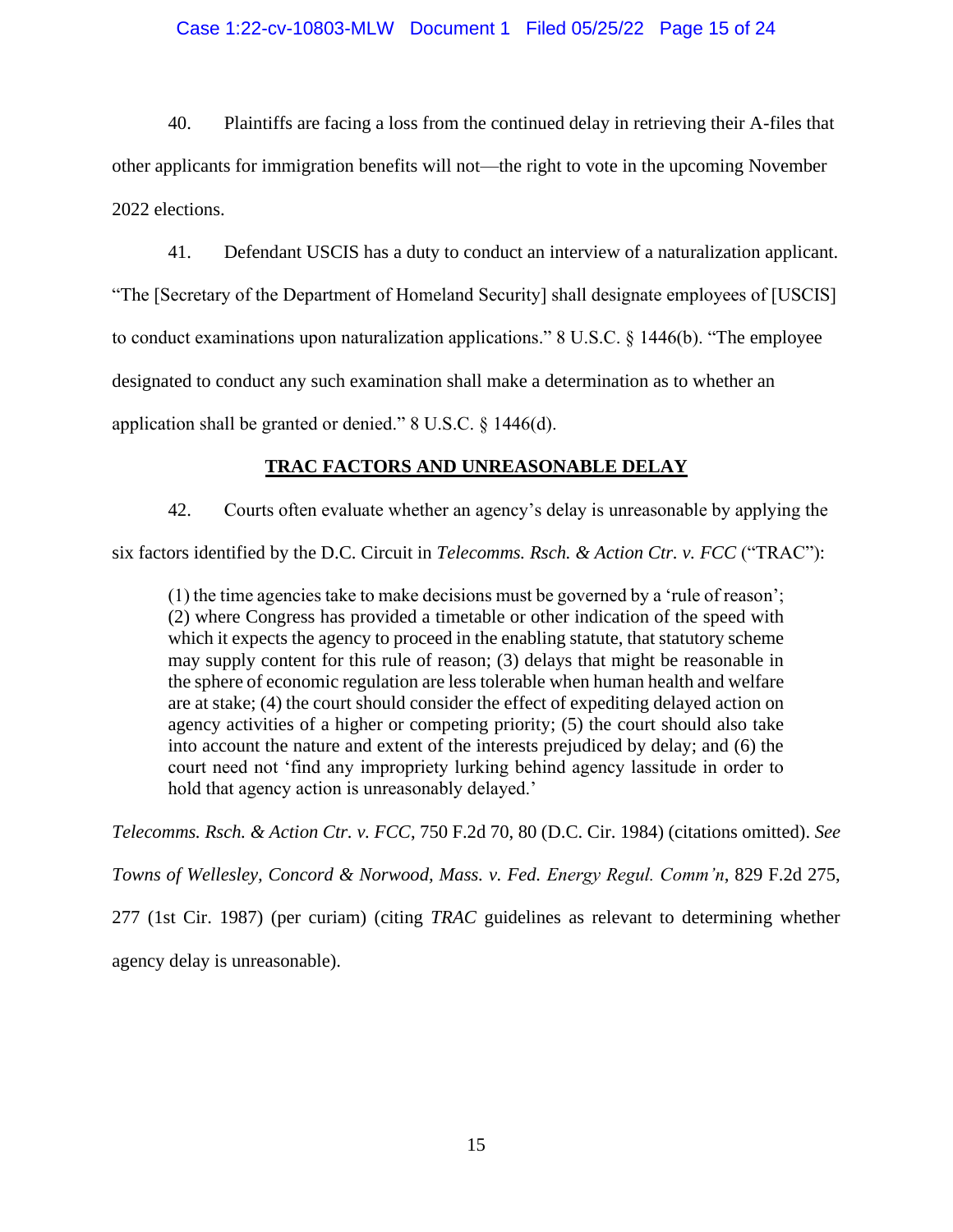#### *TRAC* **Factors 1 and 2: "Rule of Reason" and a Statutory Benchmark**

43. USCIS has a policy of encouraging naturalization. USCIS has a "Citizenship Resource Center" on its website which is managed by its Office of Citizenship. USCIS, *Citizenship Resource Center*, https://www.uscis.gov/citizenship (last visited May 24, 2022).

44. Congress established the position of Chief of the Office of Citizenship in § 451(f) of the Homeland Security Act of 2002, Pub. L. No. 107-296, 116 Stat. 2135, 2197 (Nov. 25, 2002). The USCIS Office of Citizenship's mission "is to provide federal leadership, tools, and resources to proactively foster civic integration." USCIS, *Office of Citizenship*, https://www.uscis.gov/about-us/organization/directorates-and-program-offices/external-affairsdirectorate/office-of-citizenship (Feb. 17, 2021). The Office of Citizenship's work includes "[p]roviding immigrants with opportunities and tools to become vested citizens" and to "raise awareness" of the importance of civic integration to society. *Id.*

45. In addition, the Biden-Harris administration issued an Executive Order in the first weeks of their administration, directing government agencies to take a number of actions to promote naturalization and improve naturalization processing. *See* Exec. Order No. 14,012, Restoring Faith in Our Legal Immigration Systems and Strengthening Integration and Inclusion Efforts for New Americans (Feb. 2, 2021), *available at* https://www.whitehouse.gov/briefingroom/presidential-actions/2021/02/02/executive-order-restoring-faith-in-our-legal-immigrationsystems-and-strengthening-integration-and-inclusion-efforts-for-new-americans/.

46. The Administration directed the creation of an interagency naturalization working group with a particular focus on "eliminat[ing] barriers in and otherwise improv[ing] the existing naturalization process, including by conducting a comprehensive review of that process with particular emphasis on the N-400 application, fingerprinting, background and security checks,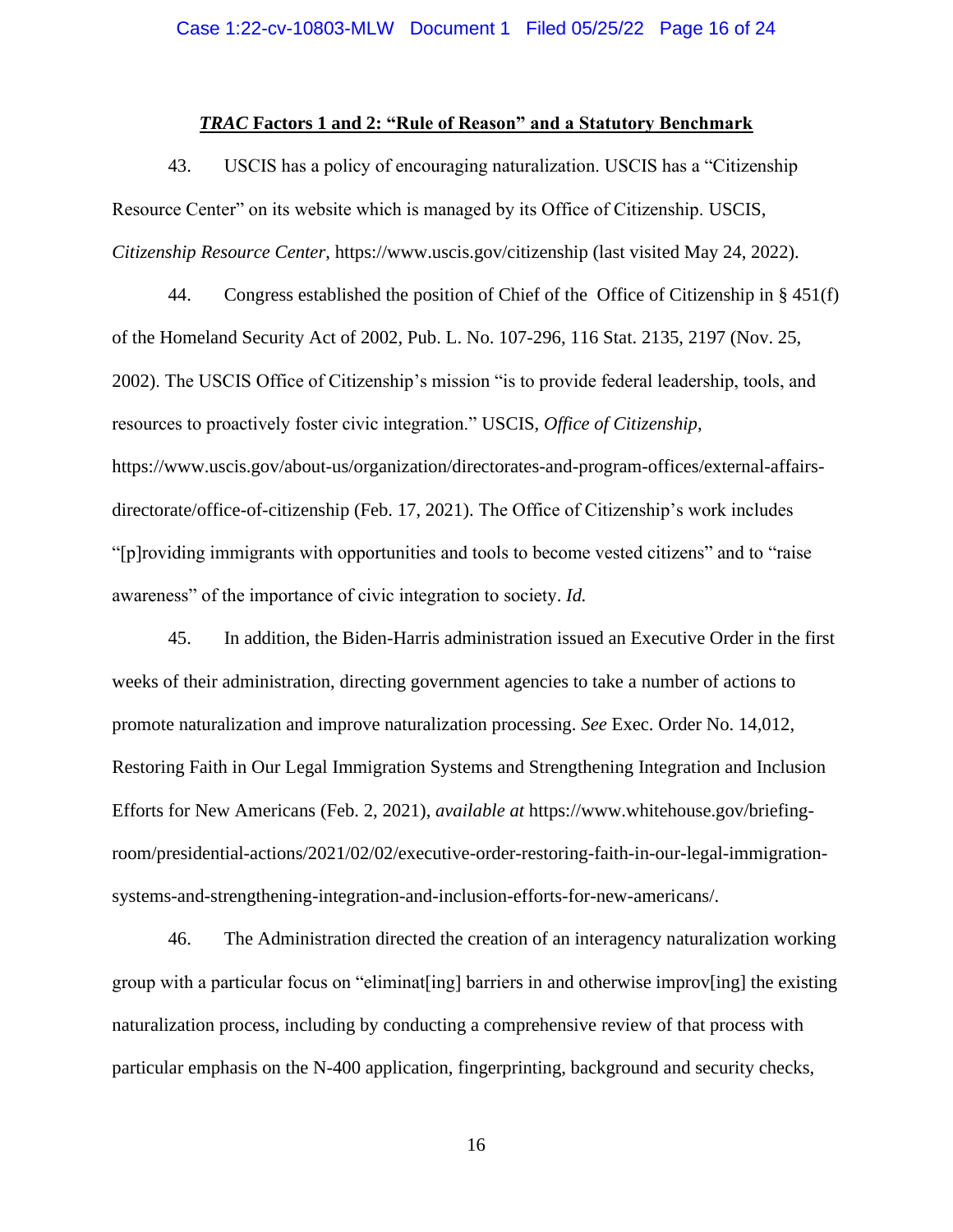## Case 1:22-cv-10803-MLW Document 1 Filed 05/25/22 Page 17 of 24

interviews, civics and English language tests, and the oath of allegiance." *Id.* Notably, the naturalization process was the only immigration application or petition type specifically mentioned in the Executive Order, evincing the Administration's prioritization of naturalization applicants.

47. The Application for Naturalization, Form N-400, is one of only thirteen forms that USCIS has digitized for electronic filing.

48. Many USCIS Field Offices offer administrative naturalization so that applicants who receive approval can become U.S. citizens the same day that they attend their interview.

49. Congress has expressed its expectation that USCIS adjudicate a naturalization application within 180 days. "It is the sense of Congress that the processing of an immigration benefit application should be completed not later than 180 days after the initial filing of the application." 8 U.S.C. § 1571(b).

### *TRAC* **Factors 3 and 5: Prejudice and Harm to Health and Welfare Due to Delay**

50. Defendants' delay in retrieving Plaintiffs' A-files, with no timeline provided, leaves them in a stress-filled limbo. Until they are interviewed, they cannot move forward with the naturalization process. Serious issues about the future of the United States, as to immigration, family, education, the economy will be determined by who is elected at the national, state, and local levels. If Plaintiffs' A-files are not retrieved, then their interviews cannot be scheduled, and they will have no possibility of being scheduled for oath ceremonies and becoming U.S. citizens in time to vote in November 2022.

51. As permanent residents, they are subject to different treatment than U.S. citizens under U.S. tax and criminal laws, when they return to the United States after traveling abroad and are ineligible for certain types of U.S. employment.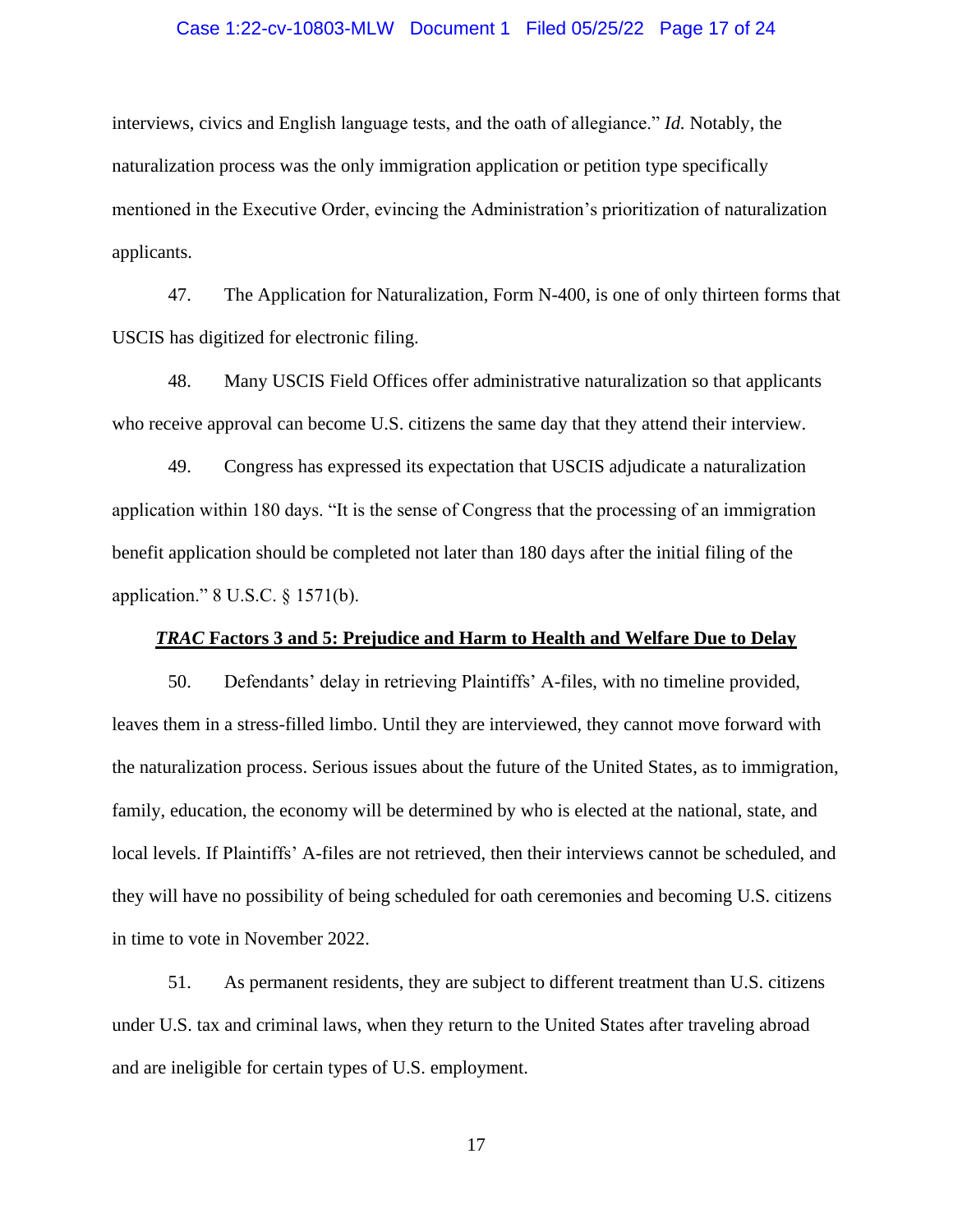## Case 1:22-cv-10803-MLW Document 1 Filed 05/25/22 Page 18 of 24

52. Plaintiff Thomas Carter is fearful that he and his husband could be separated if they do not share the same citizenship. He is anxious to participate in the electoral process, to be able to put down roots, feel part of society, and share life in the United States with his U.S. citizen husband and their infant child. He experiences anxiety when he travels abroad, such as when he traveled abroad to attend his grandmother's funeral in October 2021, and upon his return had to process through U.S. immigration as a lawful permanent resident rather than a U.S. citizen.

53. Plaintiffs Inmar Jony Barco Florian, Carolina Contreras Martinez, Alvin De Jesus Jimenez, Svetlana Kartshikyan, Ali Mohammed, and Sarahi Quintero Gonzalez are anxious about whether the continuing delay in retrieving their A-files will mean that their interviews will be scheduled too late for them to be able to become U.S. citizens and vote in the November 2022 election. Plaintiff Contreras Martinez and her husband applied for naturalization together and he is already a U.S. citizen while she is still waiting for her A-file to be retrieved.

54. Plaintiff Fahad Farooq is a physician. He has been experiencing stress from being "in limbo"—the uncertainty of not knowing how long it will be until his A-file can be retrieved and his interview scheduled. He has postponed international travel because of the difficulty of obtaining a visa to enter certain countries as a U.S. lawful permanent resident when these countries do not require a visa for U.S. citizens. Plaintiff Farooq has friends who he believes filed their naturalization applications a few months after he filed his application and they became U.S. citizens in less than a year. Plaintiff Fahad Farooq and his wife Hira Fahad are anxious about whether the continuing delay in retrieving their A-files will mean that their interviews will be scheduled too late for them to be able to become a U.S. citizen and vote in the November 2022 election.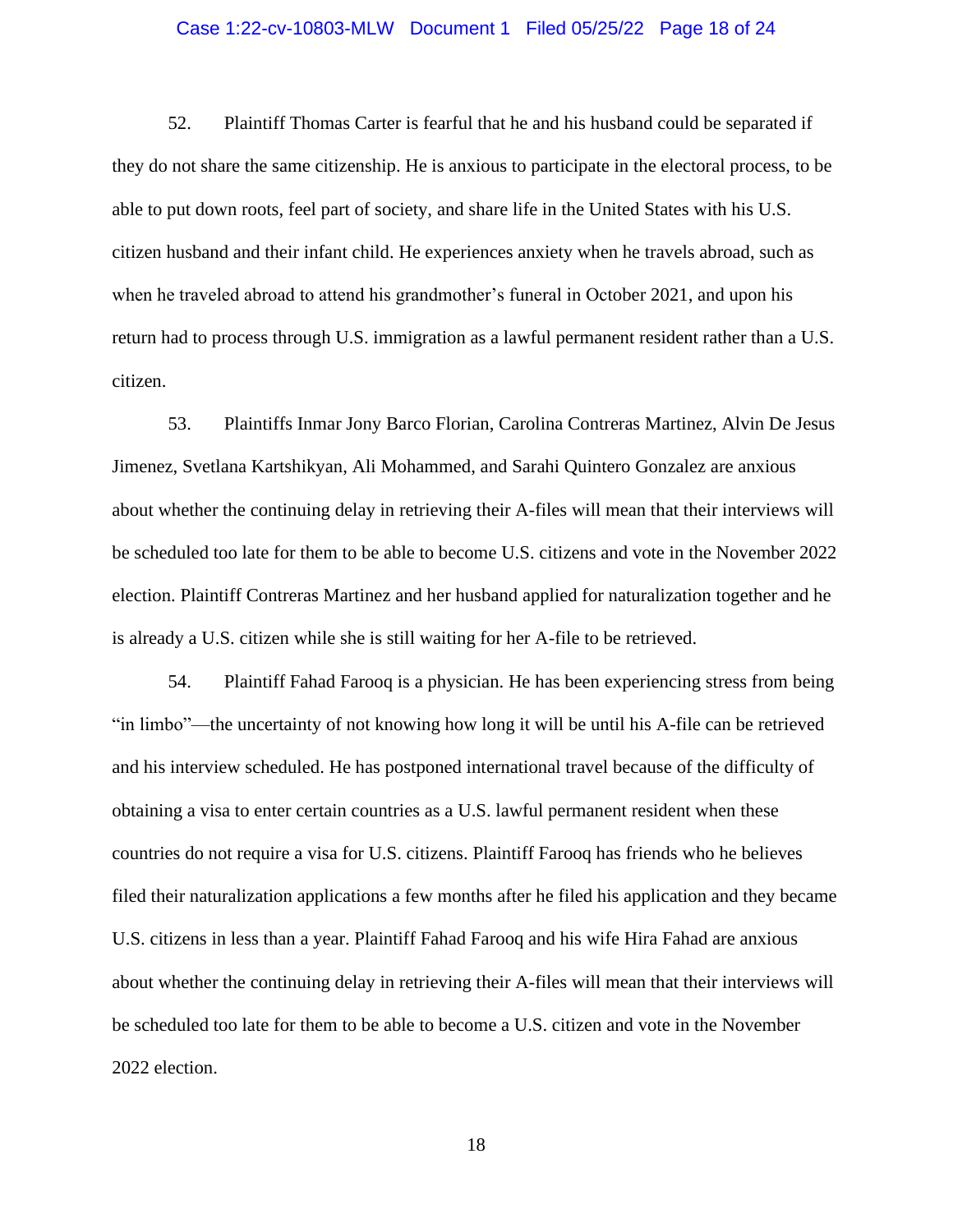## Case 1:22-cv-10803-MLW Document 1 Filed 05/25/22 Page 19 of 24

55. Plaintiff Enquilbert Godinez is a foreman for a company that installs and maintains air conditioning systems. He is anxious about whether the continuing delay in retrieving his A-file will mean that his interview will be scheduled too late for him to be able to become a U.S. citizen and vote in the November 2022 election. Plaintiff Godinez's father, who lives in the Philippines, is his only surviving parent. As a U.S. citizen, Plaintiff Godinez would be able to sponsor his father for permanent residence. Plaintiff Godinez is anxious about the continued delay because his father is close to 80 years old.

56. Plaintiff Kimiyo Naka is the President and founder of a Chicago-based boutique public relations agency, KCommunications, LLC. Ms. Naka is the Chair of the Osaka Committee of Chicago Sister Cities International, and in Fall 2021 she was recognized for her civic activism by her selection as the 2021 Chicago Sister Cities International Volunteer of the Year. She is anxious about whether the continuing delay in retrieving her A-file will mean that her interview will be scheduled too late for her to be able to become a U.S. citizen and vote in the November 2022 election. She also has been worried about the uncertainties of traveling abroad and then processing in the United States as a lawful permanent resident and has not visited her elderly parents in Japan.

57. Plaintiffs Amir Shoham and Ofra Bazel-Shoham are professors who had offers to teach in several countries other than the United States. They selected the United States because they thought this country offered better security, and freedom from bureaucratic interference in their lives and the lives of their now four children, two of whom are not U.S. citizens. Plaintiff Amir Shoham's father and grandfather came from totalitarian regimes and he is particularly concerned that citizens have more protections than lawful permanent residents when laws change. Plaintiffs Shoham and Bazel-Shoham are anxious about whether the continuing delay in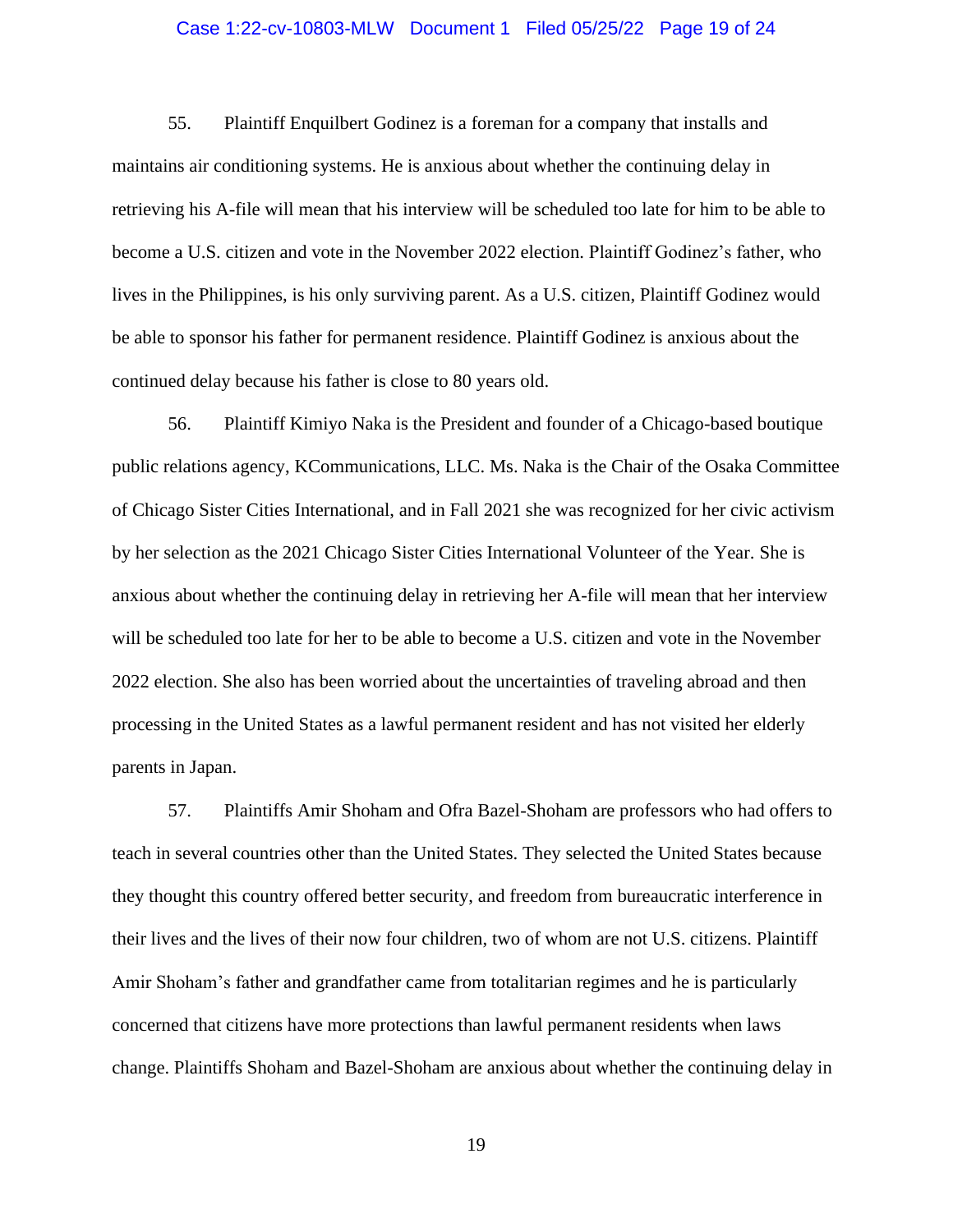## Case 1:22-cv-10803-MLW Document 1 Filed 05/25/22 Page 20 of 24

retrieving their A-files will mean that their interviews will be scheduled too late for them to be able to become U.S. citizens and vote in the November 2022 election. They both want the deeper ties to their community, beyond their jobs and paying taxes, that U.S. citizenship brings. Plaintiff Ofra Bazel-Shoham already volunteers in the community but feels constrained by her current status.

# *TRAC* **Factor 4: Competing Priorities**

58. As discussed in Paragraph 46, the Biden-Harris administration issued an Executive Order in the first weeks of their administration, discussing and prioritizing naturalization. *See* Exec. Order No. 14,012, *supra.* Notably, the naturalization process was the only immigration application or petition type specifically mentioned in the Executive Order, evincing the Administration's prioritization of naturalization applicants.

59. Defendant USCIS also considers naturalization a priority, as evidenced by the public statements of Defendant Jaddou. In an October 2021 speech at the 2021 National Immigrant Integration Conference, Director Jaddou said:

At the heart of this effort [to work towards restoring trust and confidence in USCIS and the naturalization process] is a whole of government approach to do just that: Break down barriers to the naturalization process through policy changes and operational means; and Promote naturalization and the importance of U.S. citizenship through outreach and promotion, understanding that our goal is to strengthen integration for new Americans.

USCIS is driving this effort through policy and operational changes that we are making internally but also in partnership with 11 federal agencies who are member[s] of an interagency Naturalization Working Group that USCIS chairs. Together, we developed a strategy for promoting naturalization and integration for new Americans that was released by the White House in July. This working group is building capacity for new and expanded partnerships, and implementing a robust public engagement strategy with federal, state, and local partners, community-based organizations, networks, and businesses.

Remarks Delivered by Director Ur M. Jaddou, *available at*

https://www.uscis.gov/newsroom/speeches-statements-testimony/remarks-delivered-by-director-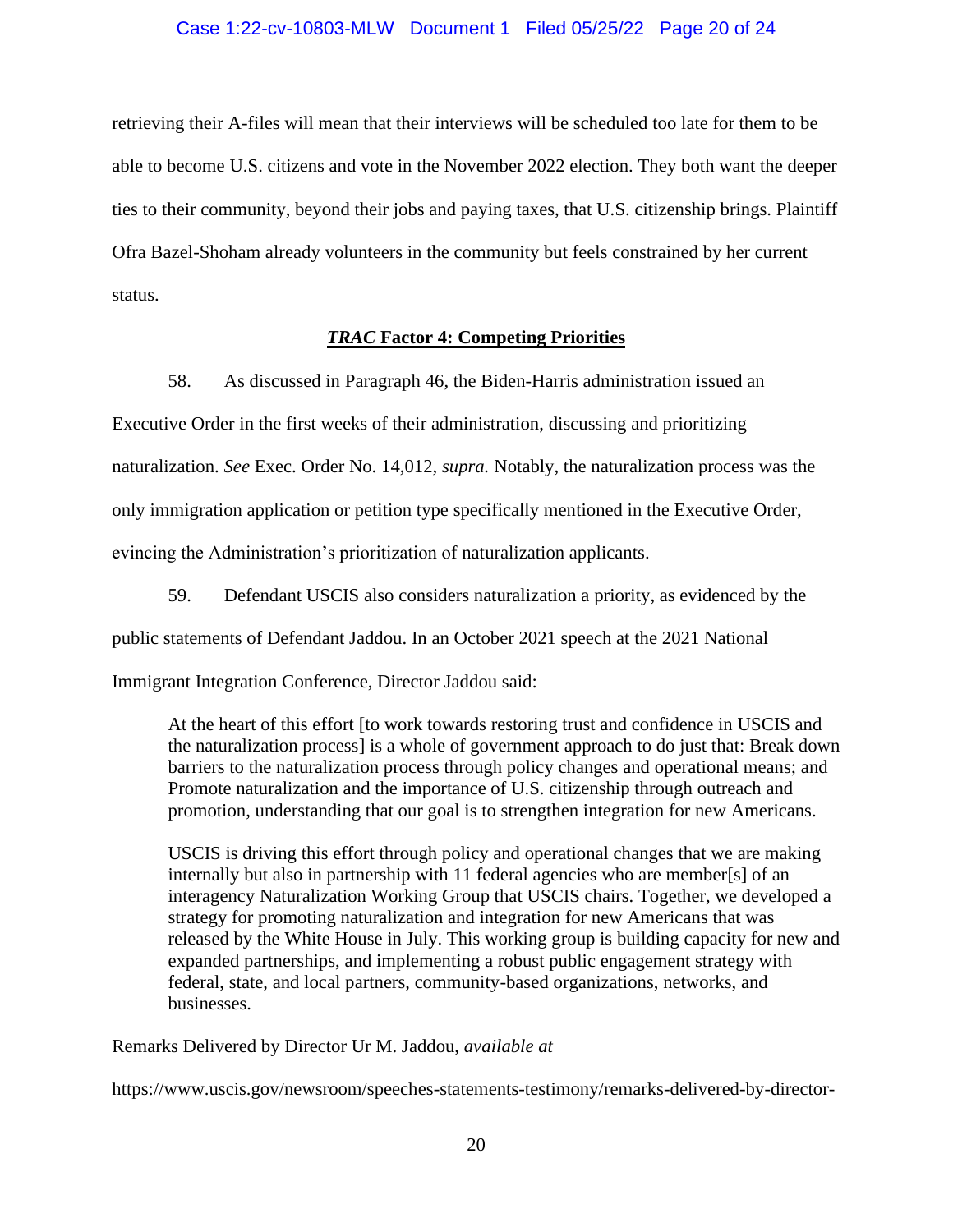## Case 1:22-cv-10803-MLW Document 1 Filed 05/25/22 Page 21 of 24

ur-m-jaddou-at-the-2021-national-immigrant-integration-conference. Director Jaddou also stated that USCIS is committed to ensuring an accessible naturalization process, recognizing "that accessibility inherently includes affordability" and that applicants understand the "many benefits" of U.S. citizenship. "We know that naturalization allows applicants and their family members to more fully participate in life as citizens of this great country, empowered with the many rights and responsibilities that the title 'citizen' confers."

60. Other evidence that Defendant USCIS considers naturalization a priority include the congressionally mandated Office of Citizenship, and efforts such as electronic filing and administrative naturalization to increase processing.

61. Placing Plaintiffs' naturalization applications into the Field Office interview queue based on the received date for their applications treats them equitably with other naturalization applicants. Naturalization applicants with later received dates should not be scheduled ahead of Plaintiffs just because the National Benefits Center was not waiting for their A-files to be transferred from a Federal Records Center.

62. Defendants' delay in retrieving Plaintiffs' A-files from Federal Records Center storage after these facilities reopened is unreasonable; unreasonableness does not have to be the result of bad faith or other impropriety.

#### **COUNT ONE**

### **Administrative Procedure Act—5 U.S.C. § 706(1)**

# **Administrative Procedure Act Violation by Unreasonably Delaying Adjudication of Plaintiffs' Naturalization Applications**

63. Plaintiffs reallege and incorporate by reference, as if fully set forth herein, the allegations above.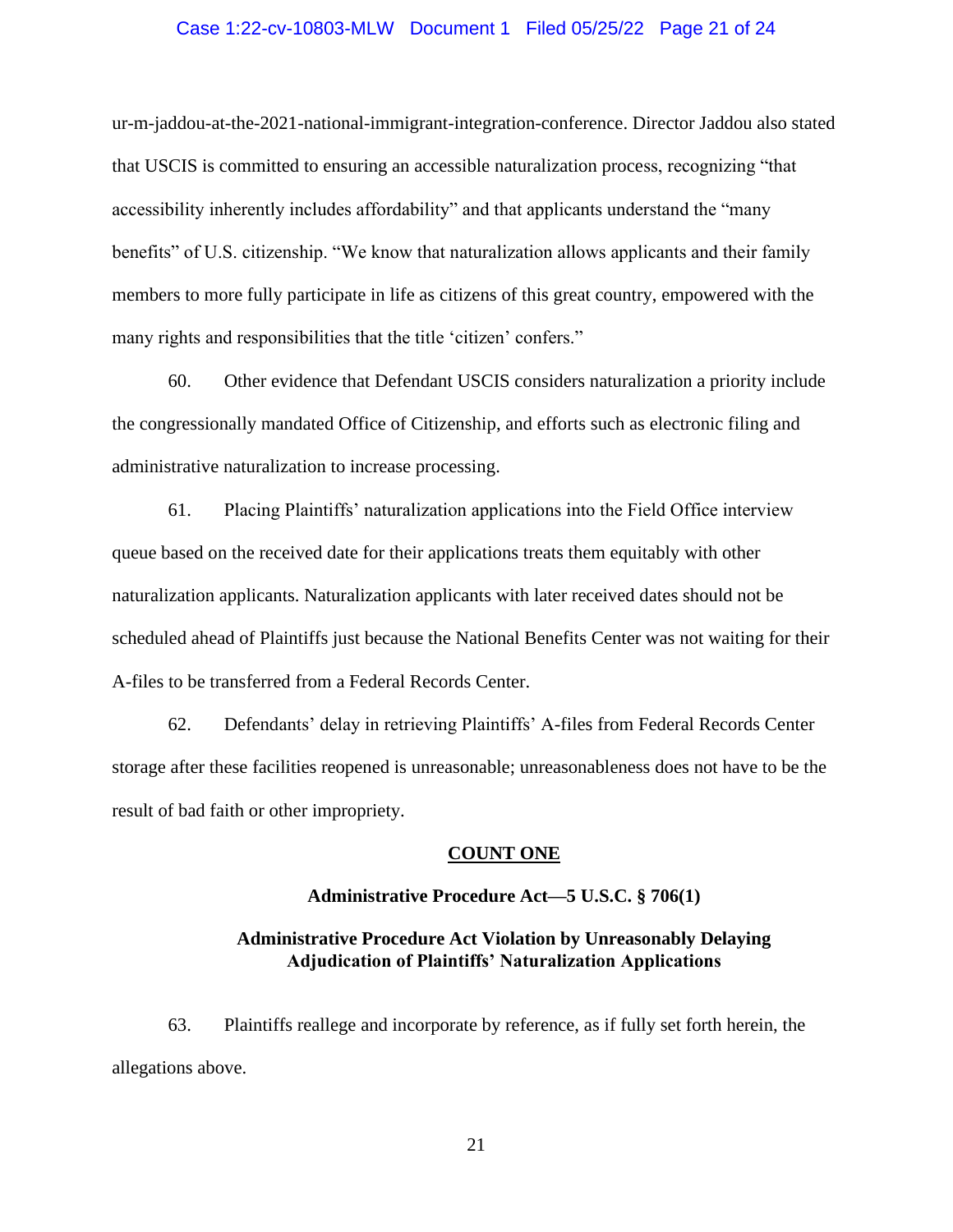### Case 1:22-cv-10803-MLW Document 1 Filed 05/25/22 Page 22 of 24

64. The APA provides for judicial review when a person is adversely affected by agency action. 5 U.S.C. § 702. Agency action includes an agency's failure to act. 5 U.S.C. § 551(13). A court "shall compel agency action . . . unreasonably delayed." 5 U.S.C. § 706(1).

65. Scheduling Plaintiffs for an interview regarding their naturalization applications and deciding whether to approve or deny the applications are discrete actions that USCIS is required to take within a reasonable time.

66. Defendants' failure to take the following actions constitutes an unreasonable delay: (1) Develop and implement a plan to prioritize the retrieval of Plaintiffs' and other naturalization applicants' A-files from the Federal Records Centers when they reopened and promptly transfer the A-files to the National Benefits Center; and (2) Develop and implement a plan to prioritize the completion of National Benefits Center processing and the National Benefits Center's placement into the interview queue of the naturalization applications of Plaintiffs and other applicants after the National Benefits Center receives the A-files.

67. There are no available remedies for Plaintiffs to exhaust.

#### **REQUEST FOR RELIEF**

WHEREFORE Plaintiffs request that this Court grant the following relief:

(1) Assume jurisdiction over this matter;

(2) Declare that Defendants have violated the Administrative Procedure Act by unreasonably delaying the adjudication of Plaintiffs' naturalization applications;

(3) Compel Defendants to retrieve Plaintiffs' A-files from Federal Records Center storage and transfer their A-files to the USCIS National Benefits Center no later than 20 days after the Court enters its order;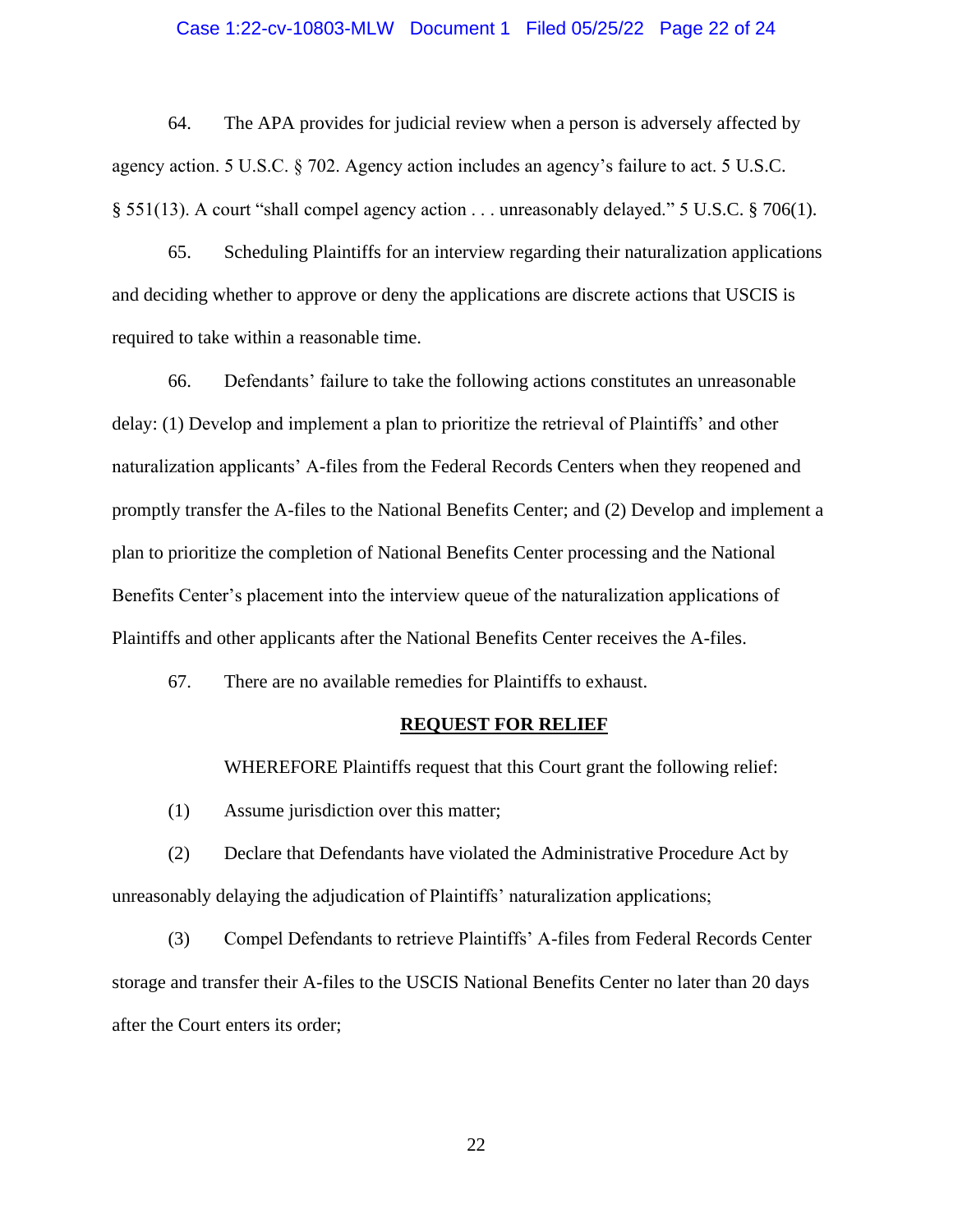## Case 1:22-cv-10803-MLW Document 1 Filed 05/25/22 Page 23 of 24

(4) Compel Defendant Jaddou to require the USCIS National Benefits Center to complete the processing of Plaintiffs' naturalization applications and place Plaintiffs' naturalization applications into the interview queue for the UCSIS Field Office responsible for interviewing and deciding a particular Plaintiff's naturalization application no later than 15 days after the National Benefits Center receives Plaintiffs' A-files from Federal Records Center storage;

(5) Compel Defendant Jaddou to require the USCIS National Benefits Center to place Plaintiffs' naturalization applications in the interview queue for the USCIS Field Office based on the received date of Plaintiffs' naturalization application, and not based on the date their naturalization applications are placed in the interview queue, if USCIS does not currently order the interview queue based on the received date;

(6) Award Plaintiffs' counsel reasonable attorneys' fees and costs under the Equal Access to Justice Act, 28 U.S.C. § 2412(d), 5 U.S.C. § 504, or any other applicable law; and

(7) Grant such other and further relief as the Court deems just, equitable, and appropriate.

DATE: May 25, 2022 Respectfully submitted,

*/s/ Emma Winger* Emma Winger (BBO #677608) Leslie K. Dellon (DC 250316)\* Katherine Melloy Goettel (IA 23821)\* American Immigration Council 1331 G St. NW, Suite 200 Washington, DC 20005 Tel: 202-507-7512 (Winger) 202-507-7530 (Dellon) 202-507-7552 (Goettel) Email: ewinger@immcouncil.org ldellon@immcouncil.org kgoettel@immcouncil.org